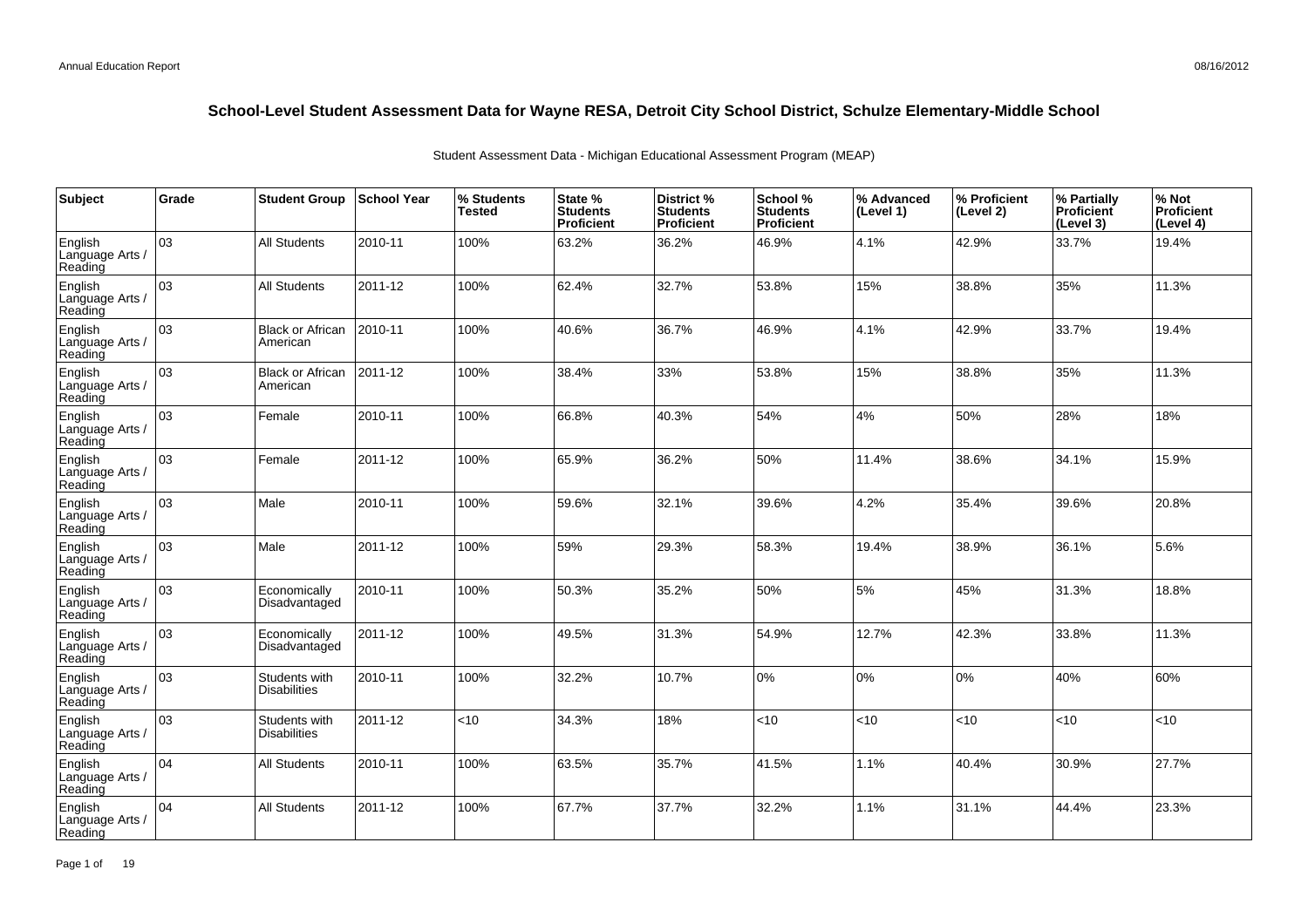| Subject                               | Grade | <b>Student Group</b>                 | <b>School Year</b> | % Students<br><b>Tested</b> | State %<br><b>Students</b><br><b>Proficient</b> | District %<br><b>Students</b><br><b>Proficient</b> | School %<br><b>Students</b><br>Proficient | % Advanced<br>(Level 1) | % Proficient<br>(Level 2) | % Partially<br>Proficient<br>(Level 3) | % Not<br>Proficient<br>(Level 4) |
|---------------------------------------|-------|--------------------------------------|--------------------|-----------------------------|-------------------------------------------------|----------------------------------------------------|-------------------------------------------|-------------------------|---------------------------|----------------------------------------|----------------------------------|
| English<br>Language Arts /<br>Reading | 104   | <b>Black or African</b><br>American  | 2010-11            | 100%                        | 40.8%                                           | 35%                                                | 41.5%                                     | 1.1%                    | 40.4%                     | 30.9%                                  | 27.7%                            |
| English<br>Language Arts /<br>Reading | 104   | <b>Black or African</b><br>American  | 2011-12            | 100%                        | 45.1%                                           | 36.8%                                              | 32.2%                                     | 1.1%                    | 31.1%                     | 44.4%                                  | 23.3%                            |
| English<br>Language Arts /<br>Reading | 104   | Female                               | 2010-11            | 100%                        | 67.4%                                           | 39.9%                                              | 46.7%                                     | 0%                      | 46.7%                     | 31.1%                                  | 22.2%                            |
| English<br>Language Arts /<br>Reading | 104   | Female                               | 2011-12            | 100%                        | 71.7%                                           | 44.1%                                              | 38.5%                                     | 0%                      | 38.5%                     | 38.5%                                  | 23.1%                            |
| English<br>Language Arts /<br>Reading | 104   | Male                                 | 2010-11            | 100%                        | 59.7%                                           | 31.6%                                              | 36.7%                                     | 2%                      | 34.7%                     | 30.6%                                  | 32.7%                            |
| English<br>Language Arts /<br>Reading | 04    | Male                                 | 2011-12            | 100%                        | 63.7%                                           | 31.1%                                              | 23.7%                                     | 2.6%                    | 21.1%                     | 52.6%                                  | 23.7%                            |
| English<br>Language Arts /<br>Reading | 104   | Economically<br>Disadvantaged        | 2010-11            | 100%                        | 50%                                             | 35.1%                                              | 38%                                       | 1.4%                    | 36.6%                     | 33.8%                                  | 28.2%                            |
| English<br>Language Arts /<br>Reading | 104   | Economically<br>Disadvantaged        | 2011-12            | 100%                        | 55%                                             | 36.2%                                              | 32.9%                                     | 1.3%                    | 31.6%                     | 41.8%                                  | 25.3%                            |
| English<br>Language Arts /<br>Reading | 04    | Limited English<br>Proficient        | 2010-11            | <10                         | 33%                                             | 39%                                                | < 10                                      | < 10                    | $<$ 10                    | < 10                                   | <10                              |
| English<br>Language Arts<br>Reading   | 04    | Students with<br><b>Disabilities</b> | 2010-11            | 100%                        | 29.7%                                           | 8.9%                                               | 0%                                        | 0%                      | 0%                        | 10%                                    | 90%                              |
| English<br>Language Arts /<br>Reading | 04    | Students with<br><b>Disabilities</b> | 2011-12            | < 10                        | 35%                                             | 16.6%                                              | <10                                       | < 10                    | < 10                      | < 10                                   | <10                              |
| English<br>Language Arts /<br>Reading | 05    | <b>All Students</b>                  | 2010-11            | 99%                         | 65.3%                                           | 40.4%                                              | 37.5%                                     | 1%                      | 36.5%                     | 22.1%                                  | 40.4%                            |
| English<br>Language Arts /<br>Reading | 05    | <b>All Students</b>                  | 2011-12            | 100%                        | 68.8%                                           | 40.6%                                              | 46.1%                                     | 1.3%                    | 44.7%                     | 34.2%                                  | 19.7%                            |
| English<br>Language Arts<br>Reading   | 05    | <b>Black or African</b><br>American  | 2010-11            | 99%                         | 45.4%                                           | 39.9%                                              | 37.9%                                     | $1\%$                   | 36.9%                     | 22.3%                                  | 39.8%                            |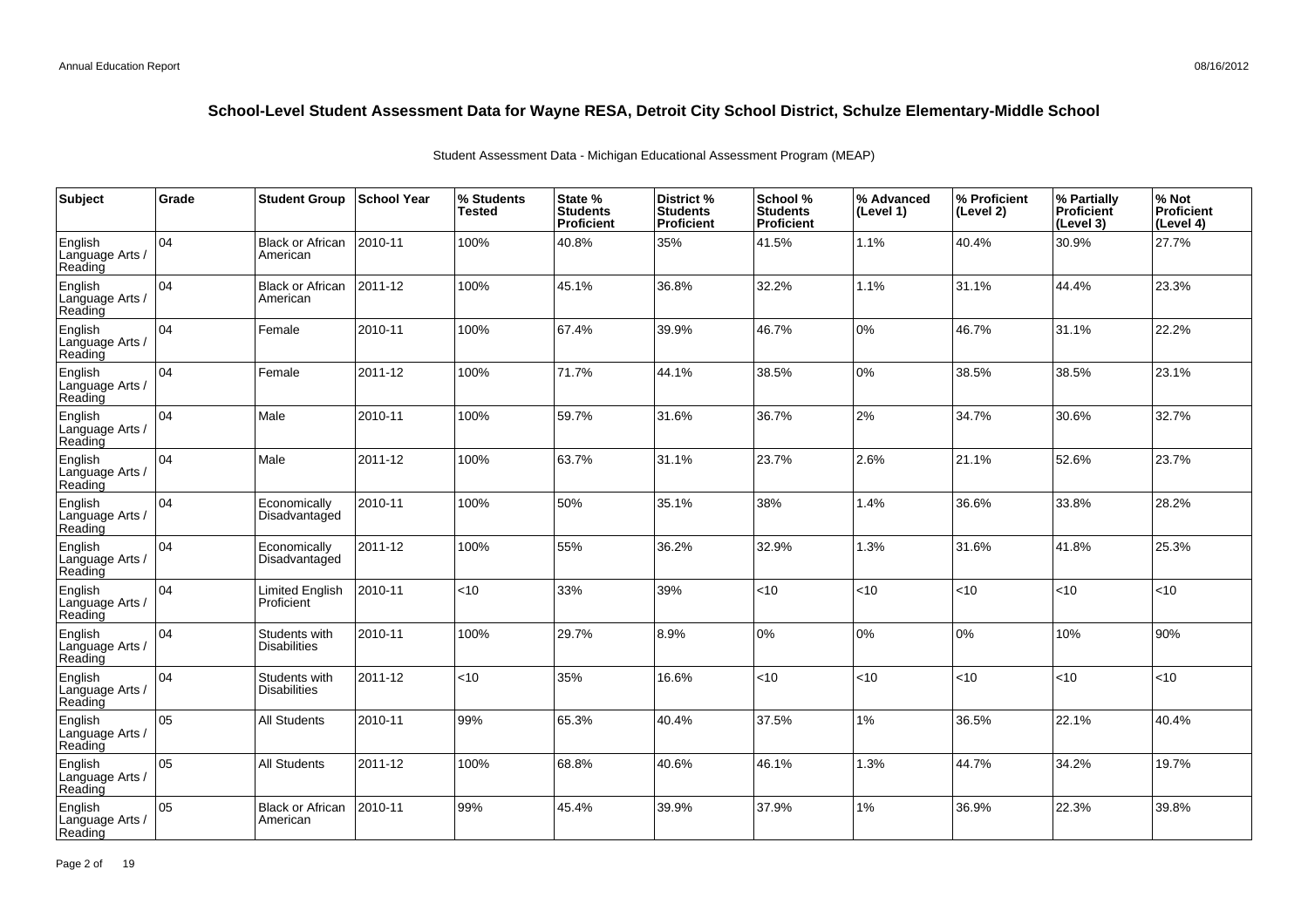| Subject                               | Grade | <b>Student Group</b>                 | <b>School Year</b> | % Students<br><b>Tested</b> | State %<br><b>Students</b><br><b>Proficient</b> | District %<br><b>Students</b><br><b>Proficient</b> | School %<br><b>Students</b><br>Proficient | % Advanced<br>(Level 1) | % Proficient<br>(Level 2) | % Partially<br>Proficient<br>(Level 3) | % Not<br>Proficient<br>(Level 4) |
|---------------------------------------|-------|--------------------------------------|--------------------|-----------------------------|-------------------------------------------------|----------------------------------------------------|-------------------------------------------|-------------------------|---------------------------|----------------------------------------|----------------------------------|
| English<br>Language Arts /<br>Reading | 05    | <b>Black or African</b><br>American  | 2011-12            | 100%                        | 48.3%                                           | 39.3%                                              | 46.1%                                     | 1.3%                    | 44.7%                     | 34.2%                                  | 19.7%                            |
| English<br>Language Arts /<br>Reading | 05    | White                                | 2010-11            | <10                         | 71.4%                                           | 43.8%                                              | <10                                       | < 10                    | < 10                      | < 10                                   | <10                              |
| English<br>Language Arts /<br>Reading | 05    | Female                               | 2010-11            | 97.7%                       | 68.4%                                           | 44.2%                                              | 38.1%                                     | 0%                      | 38.1%                     | 21.4%                                  | 40.5%                            |
| English<br>Language Arts /<br>Reading | 05    | Female                               | 2011-12            | 100%                        | 71.7%                                           | 43.6%                                              | 45.9%                                     | 0%                      | 45.9%                     | 35.1%                                  | 18.9%                            |
| English<br>Language Arts /<br>Reading | 05    | Male                                 | 2010-11            | 100%                        | 62.2%                                           | 36.7%                                              | 37.1%                                     | 1.6%                    | 35.5%                     | 22.6%                                  | 40.3%                            |
| English<br>Language Arts /<br>Reading | 05    | Male                                 | 2011-12            | 100%                        | 65.9%                                           | 37.7%                                              | 46.2%                                     | 2.6%                    | 43.6%                     | 33.3%                                  | 20.5%                            |
| English<br>Language Arts /<br>Reading | 05    | Economically<br>Disadvantaged        | 2010-11            | 98.8%                       | 51.9%                                           | 39.4%                                              | 30%                                       | 0%                      | 30%                       | 26.3%                                  | 43.8%                            |
| English<br>Language Arts /<br>Reading | 05    | Economically<br>Disadvantaged        | 2011-12            | 100%                        | 56.1%                                           | 39.1%                                              | 48.3%                                     | 1.7%                    | 46.6%                     | 29.3%                                  | 22.4%                            |
| English<br>Language Arts /<br>Reading | 05    | Students with<br><b>Disabilities</b> | 2010-11            | 100%                        | 28%                                             | 10.7%                                              | 15.8%                                     | 0%                      | 15.8%                     | 0%                                     | 84.2%                            |
| English<br>Language Arts<br>Reading   | 05    | Students with<br><b>Disabilities</b> | 2011-12            | <10                         | 34.2%                                           | 18.2%                                              | <10                                       | <10                     | <10                       | <10                                    | <10                              |
| English<br>Language Arts /<br>Reading | 06    | <b>All Students</b>                  | 2010-11            | 99%                         | 63.2%                                           | 30.4%                                              | 33.3%                                     | 4.2%                    | 29.2%                     | 29.2%                                  | 37.5%                            |
| English<br>Language Arts /<br>Reading | 06    | All Students                         | 2011-12            | 98.9%                       | 67%                                             | 37.6%                                              | 44.3%                                     | 4.5%                    | 39.8%                     | 30.7%                                  | 25%                              |
| English<br>Language Arts /<br>Reading | 06    | <b>Black or African</b><br>American  | 2010-11            | 98.9%                       | 39.2%                                           | 30.1%                                              | 33%                                       | 4.3%                    | 28.7%                     | 28.7%                                  | 38.3%                            |
| English<br>Language Arts<br>Reading   | 06    | <b>Black or African</b><br>American  | 2011-12            | 98.9%                       | 43.8%                                           | 36.9%                                              | 44.8%                                     | 4.6%                    | 40.2%                     | 29.9%                                  | 25.3%                            |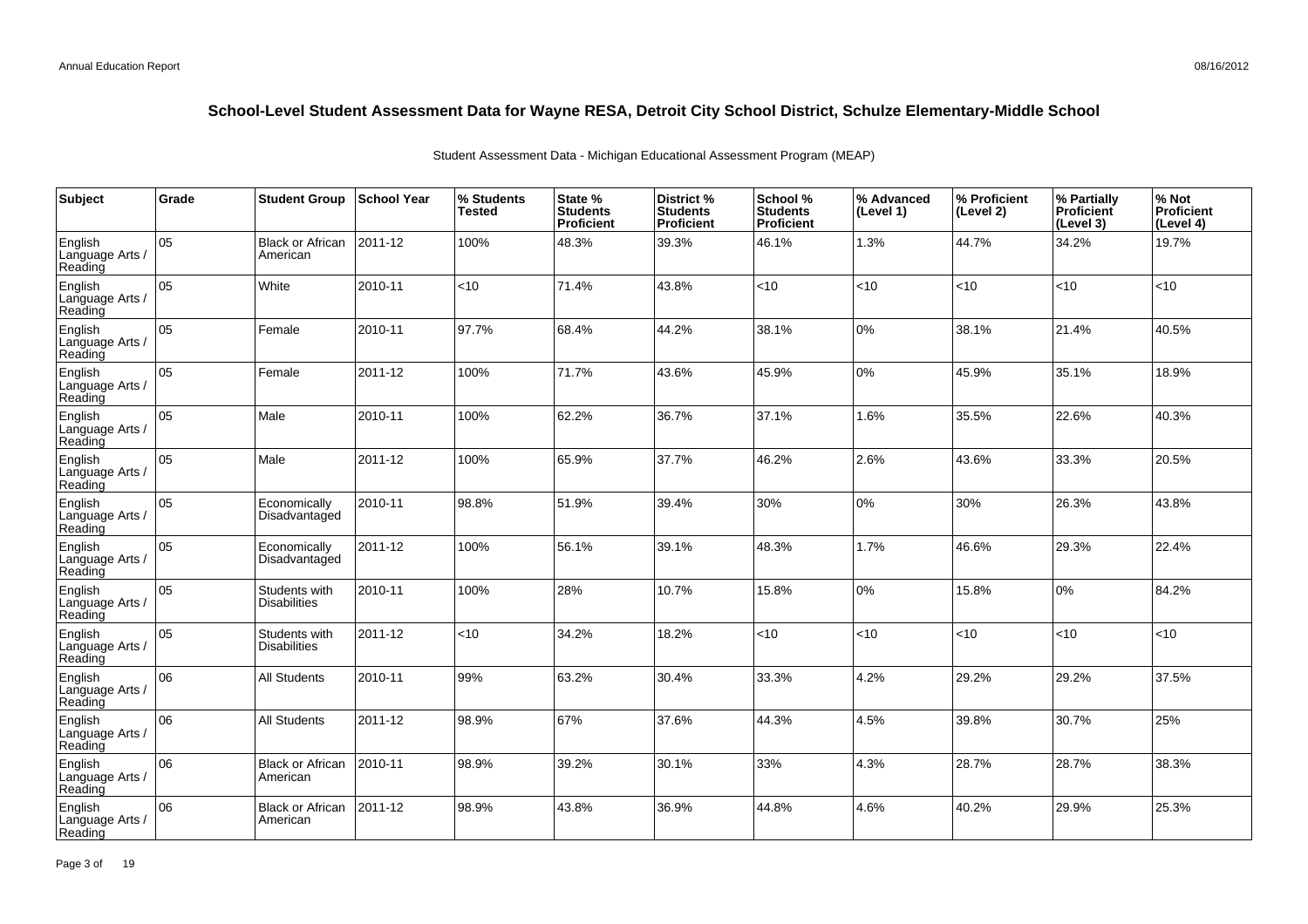| Subject                               | Grade | <b>Student Group</b>                 | <b>School Year</b> | % Students<br><b>Tested</b> | State %<br><b>Students</b><br><b>Proficient</b> | District %<br><b>Students</b><br><b>Proficient</b> | School %<br><b>Students</b><br><b>Proficient</b> | % Advanced<br>(Level 1) | % Proficient<br>(Level 2) | % Partially<br>Proficient<br>(Level 3) | % Not<br>Proficient<br>(Level 4) |
|---------------------------------------|-------|--------------------------------------|--------------------|-----------------------------|-------------------------------------------------|----------------------------------------------------|--------------------------------------------------|-------------------------|---------------------------|----------------------------------------|----------------------------------|
| English<br>Language Arts /<br>Reading | 06    | White                                | 2010-11            | <10                         | 70.7%                                           | 35.2%                                              | <10                                              | < 10                    | <10                       | <10                                    | <10                              |
| English<br>Language Arts /<br>Reading | 06    | White                                | 2011-12            | <10                         | 74.1%                                           | 45.1%                                              | <10                                              | <10                     | <10                       | <10                                    | <10                              |
| English<br>Language Arts /<br>Reading | 06    | Female                               | 2010-11            | 100%                        | 66.8%                                           | 34.9%                                              | 39.1%                                            | 6.5%                    | 32.6%                     | 32.6%                                  | 28.3%                            |
| English<br>Language Arts /<br>Reading | 06    | Female                               | 2011-12            | 100%                        | 70.2%                                           | 41.4%                                              | 36.4%                                            | 6.8%                    | 29.5%                     | 31.8%                                  | 31.8%                            |
| English<br>Language Arts /<br>Reading | 06    | Male                                 | 2010-11            | 98%                         | 59.7%                                           | 26.2%                                              | 28%                                              | 2%                      | 26%                       | 26%                                    | 46%                              |
| English<br>Language Arts /<br>Reading | 06    | Male                                 | 2011-12            | 97.8%                       | 63.8%                                           | 33.8%                                              | 52.3%                                            | 2.3%                    | 50%                       | 29.5%                                  | 18.2%                            |
| English<br>Language Arts /<br>Reading | 06    | Economically<br>Disadvantaged        | 2010-11            | 98.5%                       | 48.9%                                           | 29.5%                                              | 34.3%                                            | 4.5%                    | 29.9%                     | 31.3%                                  | 34.3%                            |
| English<br>Language Arts /<br>Reading | 06    | Economically<br>Disadvantaged        | 2011-12            | 98.6%                       | 53.6%                                           | 35.2%                                              | 42.6%                                            | 2.9%                    | 39.7%                     | 32.4%                                  | 25%                              |
| English<br>Language Arts /<br>Reading | 06    | Limited English<br>Proficient        | 2010-11            | <10                         | 20.8%                                           | 33.3%                                              | <10                                              | < 10                    | <10                       | <10                                    | <10                              |
| English<br>Language Arts /<br>Reading | 06    | Students with<br><b>Disabilities</b> | 2010-11            | 91.7%                       | 23.3%                                           | 5.5%                                               | 0%                                               | 0%                      | 0%                        | 18.2%                                  | 81.8%                            |
| English<br>Language Arts /<br>Reading | 06    | Students with<br><b>Disabilities</b> | 2011-12            | < 10                        | 28.9%                                           | 10.9%                                              | <10                                              | < 10                    | <10                       | < 10                                   | <10                              |
| English<br>Language Arts /<br>Reading | 107   | <b>All Students</b>                  | 2010-11            | 98.7%                       | 55.6%                                           | 23.9%                                              | 15.4%                                            | 1.3%                    | 14.1%                     | 38.5%                                  | 46.2%                            |
| English<br>Language Arts /<br>Reading | 107   | <b>All Students</b>                  | 2011-12            | 100%                        | 59.7%                                           | 29.5%                                              | 32.9%                                            | 3.9%                    | 28.9%                     | 42.1%                                  | 25%                              |
| English<br>Language Arts<br>Reading   | 107   | <b>Black or African</b><br>American  | 2010-11            | 98.7%                       | 30.2%                                           | 22.9%                                              | 15.4%                                            | 1.3%                    | 14.1%                     | 38.5%                                  | 46.2%                            |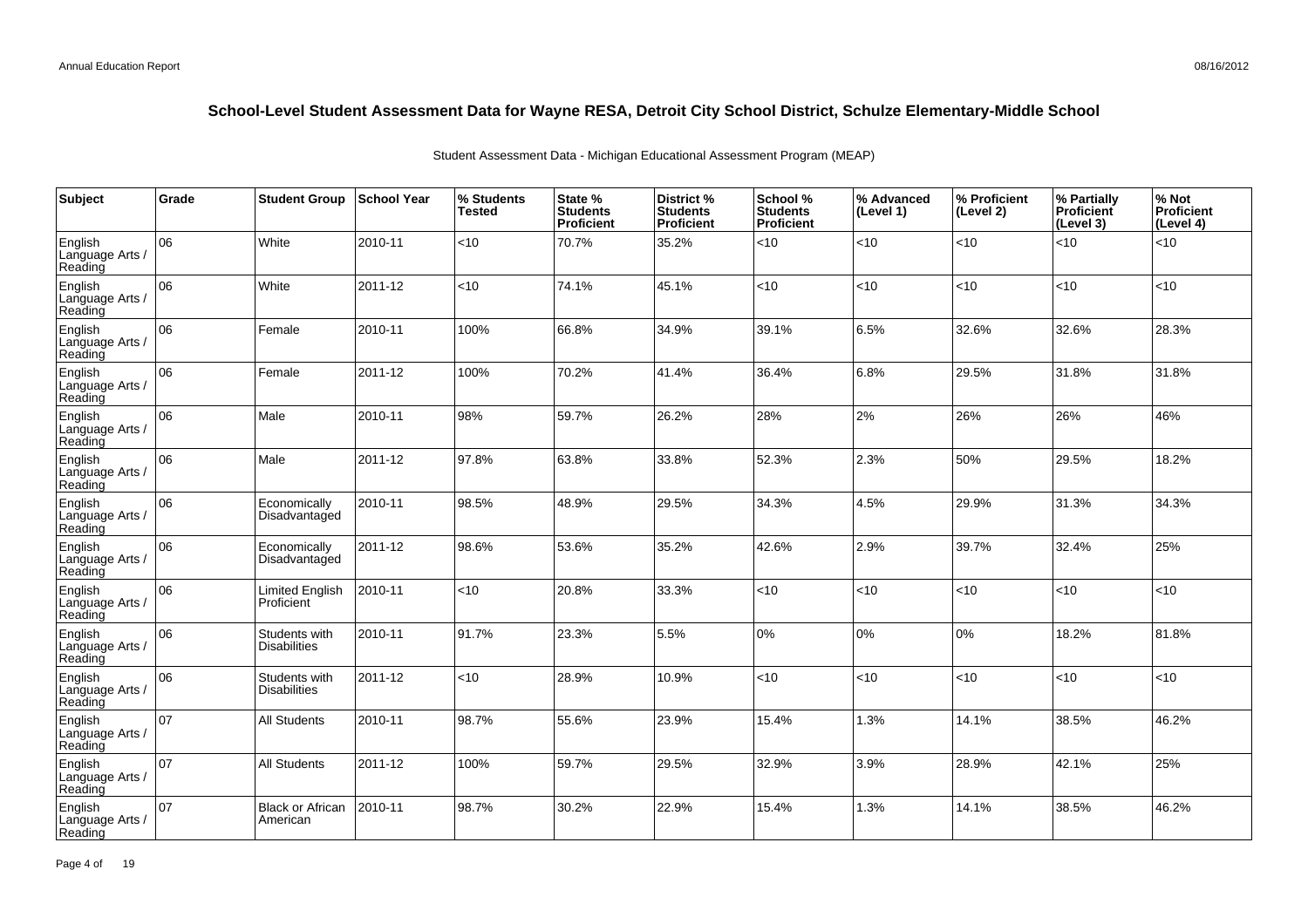| Subject                               | Grade | <b>Student Group</b>                 | School Year | % Students<br><b>Tested</b> | State %<br><b>Students</b><br>Proficient | District %<br><b>Students</b><br><b>Proficient</b> | School %<br><b>Students</b><br><b>Proficient</b> | % Advanced<br>(Level 1) | % Proficient<br>(Level 2) | % Partially<br>Proficient<br>(Level 3) | % Not<br>Proficient<br>(Level 4) |
|---------------------------------------|-------|--------------------------------------|-------------|-----------------------------|------------------------------------------|----------------------------------------------------|--------------------------------------------------|-------------------------|---------------------------|----------------------------------------|----------------------------------|
| English<br>Language Arts /<br>Reading | 07    | <b>Black or African</b><br>American  | 2011-12     | 100%                        | 34.7%                                    | 28.7%                                              | 32.4%                                            | 4.1%                    | 28.4%                     | 41.9%                                  | 25.7%                            |
| English<br>Language Arts /<br>Reading | 07    | Hispanic or<br>Latino                | 2011-12     | <10                         | 46%                                      | 35.7%                                              | <10                                              | <10                     | <10                       | < 10                                   | <10                              |
| English<br>Language Arts /<br>Reading | 07    | Female                               | 2010-11     | 100%                        | 60.3%                                    | 28.8%                                              | 23.3%                                            | 2.3%                    | 20.9%                     | 37.2%                                  | 39.5%                            |
| English<br>Language Arts /<br>Reading | 07    | Female                               | 2011-12     | 100%                        | 63.9%                                    | 32.1%                                              | 41.5%                                            | 7.3%                    | 34.1%                     | 34.1%                                  | 24.4%                            |
| English<br>Language Arts /<br>Reading | 07    | Male                                 | 2010-11     | 97.2%                       | 51.1%                                    | 19.4%                                              | 5.7%                                             | 0%                      | 5.7%                      | 40%                                    | 54.3%                            |
| English<br>Language Arts /<br>Reading | 07    | Male                                 | 2011-12     | 100%                        | 55.6%                                    | 26.9%                                              | 22.9%                                            | 0%                      | 22.9%                     | 51.4%                                  | 25.7%                            |
| English<br>Language Arts /<br>Reading | 07    | Economically<br>Disadvantaged        | 2010-11     | 98.4%                       | 40.1%                                    | 23.1%                                              | 17.7%                                            | 1.6%                    | 16.1%                     | 35.5%                                  | 46.8%                            |
| English<br>Language Arts<br>Reading   | 07    | Economically<br>Disadvantaged        | 2011-12     | 100%                        | 44.5%                                    | 27.5%                                              | 30.5%                                            | 5.1%                    | 25.4%                     | 42.4%                                  | 27.1%                            |
| English<br>Language Arts /<br>Reading | 07    | <b>Limited English</b><br>Proficient | 2011-12     | <10                         | 21.3%                                    | 37.5%                                              | < 10                                             | <10                     | < 10                      | < 10                                   | <10                              |
| English<br>Language Arts<br>Reading   | 07    | Students with<br><b>Disabilities</b> | 2010-11     | <10                         | 14.9%                                    | 2.9%                                               | <10                                              | <10                     | <10                       | < 10                                   | <10                              |
| English<br>Language Arts<br>Reading   | 07    | Students with<br><b>Disabilities</b> | 2011-12     | $<$ 10                      | 19%                                      | 7.2%                                               | < 10                                             | <10                     | <10                       | $ $ < 10                               | <10                              |
| English<br>Language Arts<br>Reading   | 08    | <b>All Students</b>                  | 2010-11     | 100%                        | 56%                                      | 29.6%                                              | 44.2%                                            | 4.7%                    | 39.5%                     | 34.9%                                  | 20.9%                            |
| English<br>Language Arts /<br>Reading | 108   | <b>All Students</b>                  | 2011-12     | 100%                        | 60.5%                                    | 34.6%                                              | 41.6%                                            | 4.5%                    | 37.1%                     | 36%                                    | 22.5%                            |
| English<br>Language Arts<br>Reading   | 08    | <b>Black or African</b><br>American  | 2010-11     | 100%                        | 35%                                      | 28.9%                                              | 45.2%                                            | 4.8%                    | 40.5%                     | 33.3%                                  | 21.4%                            |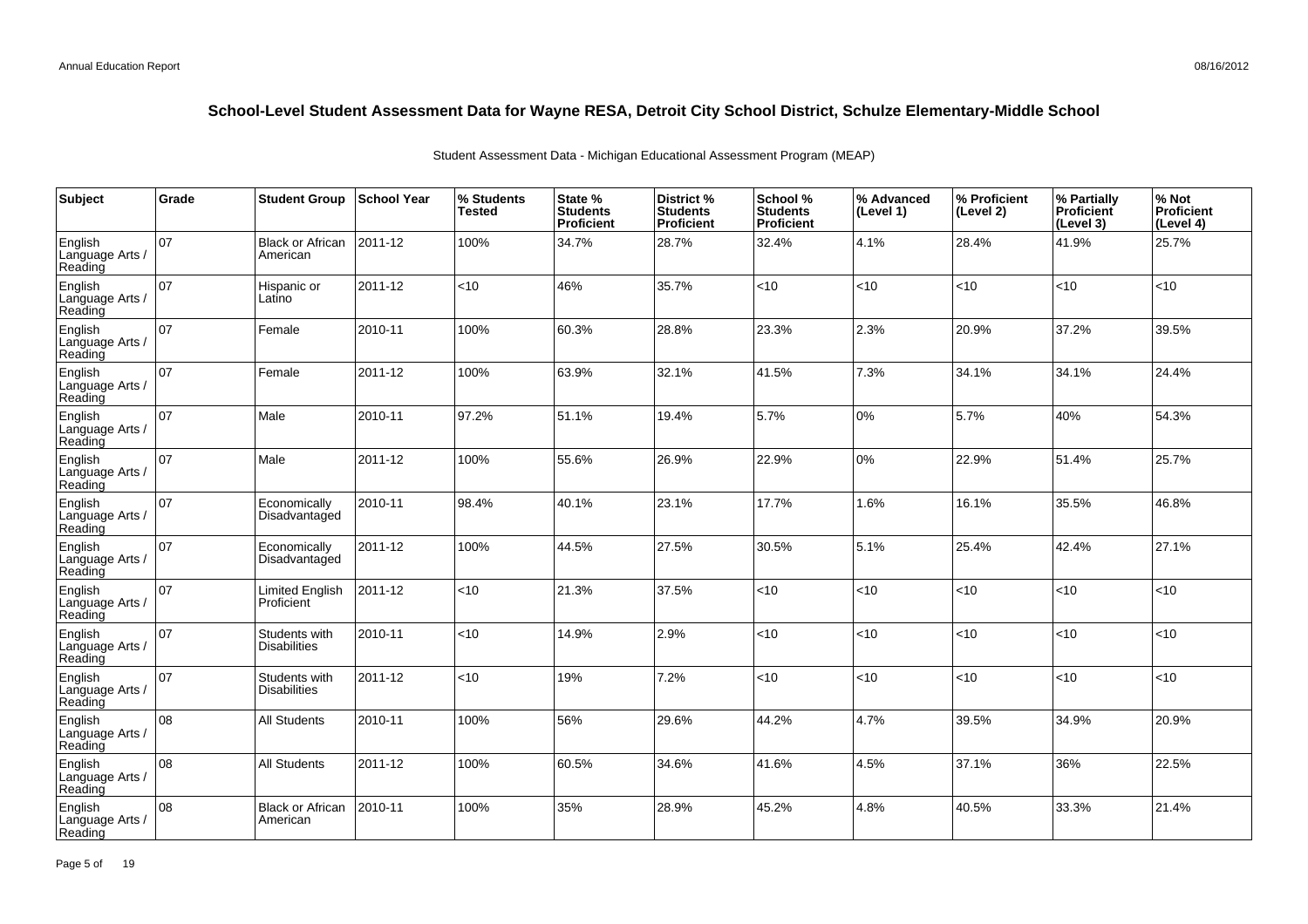| Subject                               | Grade | <b>Student Group</b>                 | <b>School Year</b> | % Students<br>Tested | State %<br><b>Students</b><br>Proficient | District%<br><b>Students</b><br><b>Proficient</b> | School %<br><b>Students</b><br><b>Proficient</b> | % Advanced<br>(Level 1) | % Proficient<br>(Level 2) | % Partially<br><b>Proficient</b><br>(Level 3) | % Not<br>Proficient<br>(Level 4) |
|---------------------------------------|-------|--------------------------------------|--------------------|----------------------|------------------------------------------|---------------------------------------------------|--------------------------------------------------|-------------------------|---------------------------|-----------------------------------------------|----------------------------------|
| English<br>Language Arts<br>Reading   | 08    | <b>Black or African</b><br>American  | 2011-12            | 100%                 | 39.4%                                    | 34.2%                                             | 41.6%                                            | 4.5%                    | 37.1%                     | 36%                                           | 22.5%                            |
| English<br>Language Arts /<br>Reading | 08    | Hispanic or<br>Latino                | 2010-11            | <10                  | 41.6%                                    | 34.7%                                             | <10                                              | < 10                    | <10                       | $<10$                                         | <10                              |
| English<br>Language Arts /<br>Reading | 08    | Female                               | 2010-11            | 100%                 | 60.9%                                    | 33.9%                                             | 52.2%                                            | 4.3%                    | 47.8%                     | 30.4%                                         | 17.4%                            |
| English<br>Language Arts /<br>Reading | lo8   | Female                               | 2011-12            | 100%                 | 65.3%                                    | 39.8%                                             | 43.5%                                            | 6.5%                    | 37%                       | 34.8%                                         | 21.7%                            |
| English<br>Language Arts /<br>Reading | 08    | Male                                 | 2010-11            | 100%                 | 51.2%                                    | 25.1%                                             | 35%                                              | 5%                      | 30%                       | 40%                                           | 25%                              |
| English<br>Language Arts /<br>Reading | 08    | Male                                 | 2011-12            | 100%                 | 55.9%                                    | 29.4%                                             | 39.5%                                            | 2.3%                    | 37.2%                     | 37.2%                                         | 23.3%                            |
| English<br>Language Arts /<br>Reading | 08    | Economically<br>Disadvantaged        | 2010-11            | 100%                 | 41.4%                                    | 28%                                               | 40%                                              | 3.3%                    | 36.7%                     | 40%                                           | 20%                              |
| English<br>Language Arts /<br>Reading | 08    | Economically<br>Disadvantaged        | 2011-12            | 100%                 | 46.7%                                    | 32.3%                                             | 47.8%                                            | 4.3%                    | 43.5%                     | 30.4%                                         | 21.7%                            |
| English<br>Language Arts /<br>Reading | 08    | Limited English<br>Proficient        | 2010-11            | <10                  | 19%                                      | 36.1%                                             | <10                                              | < 10                    | <10                       | <10                                           | <10                              |
| English<br>Language Arts /<br>Reading | 08    | Students with<br><b>Disabilities</b> | 2010-11            | <10                  | 16.5%                                    | 5.7%                                              | <10                                              | < 10                    | <10                       | <10                                           | <10                              |
| English<br>Language Arts /<br>Reading | 08    | Students with<br><b>Disabilities</b> | 2011-12            | <10                  | 20.3%                                    | 8.6%                                              | <10                                              | < 10                    | <10                       | < 10                                          | < 10                             |
| Mathematics                           | 03    | <b>All Students</b>                  | 2010-11            | 100%                 | 34.8%                                    | 12.6%                                             | 35.7%                                            | 5.1%                    | 30.6%                     | 20.4%                                         | 43.9%                            |
| Mathematics                           | 03    | <b>All Students</b>                  | 2011-12            | 100%                 | 36.3%                                    | 9.7%                                              | 41.3%                                            | 1.3%                    | 40%                       | 17.5%                                         | 41.3%                            |
| Mathematics                           | 03    | <b>Black or African</b><br>American  | 2010-11            | 100%                 | 14.6%                                    | 12.3%                                             | 35.7%                                            | 5.1%                    | 30.6%                     | 20.4%                                         | 43.9%                            |
| Mathematics                           | 03    | <b>Black or African</b><br>American  | 2011-12            | 100%                 | 14.5%                                    | 9.2%                                              | 41.3%                                            | 1.3%                    | 40%                       | 17.5%                                         | 41.3%                            |
| Mathematics                           | 03    | Female                               | 2010-11            | 100%                 | 33.4%                                    | 12.5%                                             | 38%                                              | 10%                     | 28%                       | 24%                                           | 38%                              |
| Mathematics                           | 03    | Female                               | 2011-12            | 100%                 | 34.9%                                    | 9.5%                                              | 55.8%                                            | 0%                      | 55.8%                     | 16.3%                                         | 27.9%                            |
| Mathematics<br>Page 6 of              | 03    | Male                                 | 2010-11            | 100%                 | 36.3%                                    | 12.6%                                             | 33.3%                                            | 0%                      | 33.3%                     | 16.7%                                         | 50%                              |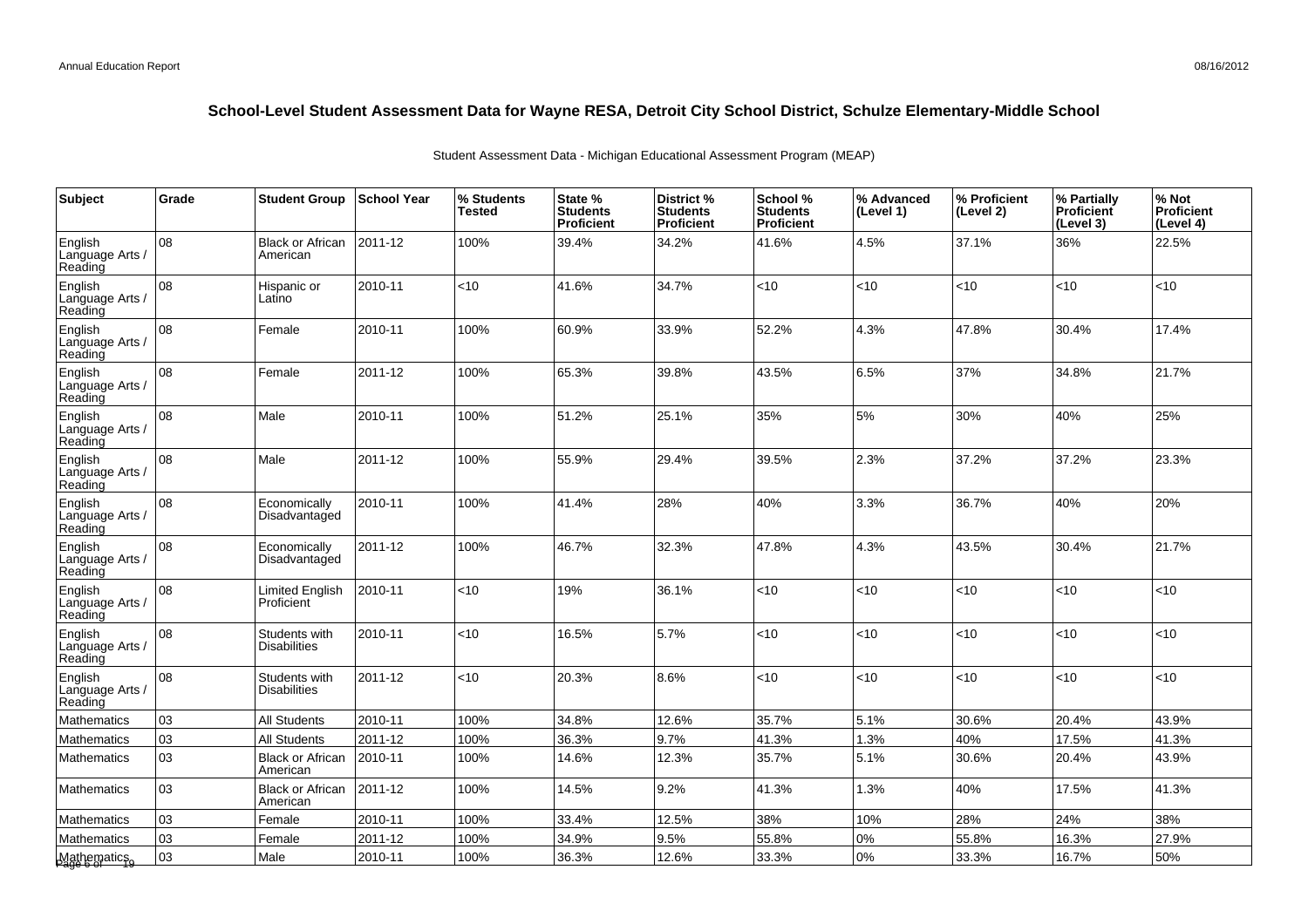| <b>Subject</b>                 | Grade | <b>Student Group</b>                 | <b>School Year</b> | % Students<br>Tested | State %<br><b>Students</b><br><b>Proficient</b> | District %<br><b>Students</b><br><b>Proficient</b> | School %<br><b>Students</b><br><b>Proficient</b> | % Advanced<br>(Level 1) | % Proficient<br>(Level 2) | % Partially<br><b>Proficient</b><br>(Level 3) | % Not<br>Proficient<br>(Level 4) |
|--------------------------------|-------|--------------------------------------|--------------------|----------------------|-------------------------------------------------|----------------------------------------------------|--------------------------------------------------|-------------------------|---------------------------|-----------------------------------------------|----------------------------------|
| <b>Mathematics</b>             | 03    | Male                                 | 2011-12            | 100%                 | 37.6%                                           | 9.9%                                               | 24.3%                                            | 2.7%                    | 21.6%                     | 18.9%                                         | 56.8%                            |
| <b>Mathematics</b>             | 03    | Economically<br>Disadvantaged        | 2010-11            | 100%                 | 21.6%                                           | 11.8%                                              | 36.3%                                            | 5%                      | 31.3%                     | 17.5%                                         | 46.3%                            |
| Mathematics                    | 03    | Economically<br>Disadvantaged        | 2011-12            | 100%                 | 23%                                             | 8.9%                                               | 40.3%                                            | 1.4%                    | 38.9%                     | 16.7%                                         | 43.1%                            |
| <b>Mathematics</b>             | 03    | Students with<br><b>Disabilities</b> | 2010-11            | 100%                 | 17.2%                                           | 2.9%                                               | $0\%$                                            | $0\%$                   | 0%                        | 0%                                            | 100%                             |
| <b>Mathematics</b>             | 03    | Students with<br><b>Disabilities</b> | 2011-12            | <10                  | 18.5%                                           | 4.9%                                               | $<$ 10                                           | < 10                    | < 10                      | <10                                           | <10                              |
| Mathematics                    | 04    | <b>All Students</b>                  | 2010-11            | 98.9%                | 39.6%                                           | 14.4%                                              | 7.5%                                             | $0\%$                   | 7.5%                      | 11.8%                                         | 80.6%                            |
| Mathematics                    | 04    | <b>All Students</b>                  | 2011-12            | 100%                 | 39.9%                                           | 11.1%                                              | 11.2%                                            | 0%                      | 11.2%                     | 11.2%                                         | 77.5%                            |
| Mathematics                    | 04    | <b>Black or African</b><br>American  | 2010-11            | 98.9%                | 17.3%                                           | 14%                                                | 7.5%                                             | 0%                      | 7.5%                      | 11.8%                                         | 80.6%                            |
| Mathematics                    | 04    | <b>Black or African</b><br>American  | 2011-12            | 100%                 | 15.9%                                           | 9.7%                                               | 11.2%                                            | 0%                      | 11.2%                     | 11.2%                                         | 77.5%                            |
| <b>Mathematics</b>             | 04    | Female                               | 2010-11            | 97.8%                | 37.8%                                           | 13.9%                                              | 6.8%                                             | 0%                      | 6.8%                      | 11.4%                                         | 81.8%                            |
| Mathematics                    | 04    | Female                               | 2011-12            | 100%                 | 38.5%                                           | 10.9%                                              | 9.8%                                             | 0%                      | 9.8%                      | 13.7%                                         | 76.5%                            |
| Mathematics                    | 04    | Male                                 | 2010-11            | 100%                 | 41.4%                                           | 15%                                                | 8.2%                                             | 0%                      | 8.2%                      | 12.2%                                         | 79.6%                            |
| <b>Mathematics</b>             | 04    | Male                                 | 2011-12            | 100%                 | 41.2%                                           | 11.3%                                              | 13.2%                                            | $0\%$                   | 13.2%                     | 7.9%                                          | 78.9%                            |
| Mathematics                    | 04    | Economically<br>Disadvantaged        | 2010-11            | 100%                 | 25.3%                                           | 14.3%                                              | 5.6%                                             | $0\%$                   | 5.6%                      | 12.7%                                         | 81.7%                            |
| <b>Mathematics</b>             | 04    | Economically<br>Disadvantaged        | 2011-12            | 100%                 | 25.3%                                           | 10.3%                                              | 11.4%                                            | 0%                      | 11.4%                     | 10.1%                                         | 78.5%                            |
| Mathematics                    | 104   | <b>Limited English</b><br>Proficient | 2010-11            | $<$ 10               | 19.2%                                           | 15.9%                                              | $<$ 10                                           | < 10                    | < 10                      | <10                                           | <10                              |
| <b>Mathematics</b>             | 104   | Students with<br><b>Disabilities</b> | 2010-11            | 100%                 | 18.2%                                           | 6.3%                                               | 0%                                               | 0%                      | 0%                        | 0%                                            | 100%                             |
| Mathematics                    | 04    | Students with<br><b>Disabilities</b> | 2011-12            | $<$ 10               | 18.3%                                           | 7.1%                                               | $<$ 10                                           | <10                     | $<$ 10                    | <10                                           | <10                              |
| <b>Mathematics</b>             | 05    | All Students                         | 2010-11            | 99%                  | 38.5%                                           | 13.9%                                              | 3.8%                                             | 0%                      | 3.8%                      | 17.3%                                         | 78.8%                            |
| Mathematics                    | 05    | All Students                         | 2011-12            | 100%                 | 39.6%                                           | 11.4%                                              | 13.3%                                            | $0\%$                   | 13.3%                     | 20.5%                                         | 66.3%                            |
| Mathematics                    | 05    | <b>Black or African</b><br>American  | 2010-11            | 99%                  | 17.5%                                           | 13.3%                                              | 3.9%                                             | 0%                      | 3.9%                      | 17.5%                                         | 78.6%                            |
| Mathematics                    | 05    | <b>Black or African</b><br>American  | 2011-12            | 100%                 | 17%                                             | 9.8%                                               | 13.3%                                            | 0%                      | 13.3%                     | 20.5%                                         | 66.3%                            |
| Mathematics                    | 05    | White                                | 2010-11            | <10                  | 44.2%                                           | 15.8%                                              | <10                                              | < 10                    | $<10$                     | <10                                           | <10                              |
| Mathematics                    | 05    | Female                               | 2010-11            | 97.7%                | 36.3%                                           | 13.3%                                              | 2.4%                                             | 0%                      | 2.4%                      | 14.3%                                         | 83.3%                            |
| Mathematics<br>Page 7 of<br>19 | 05    | Female                               | 2011-12            | 100%                 | 37.5%                                           | 9.8%                                               | 4.9%                                             | 0%                      | 4.9%                      | 12.2%                                         | 82.9%                            |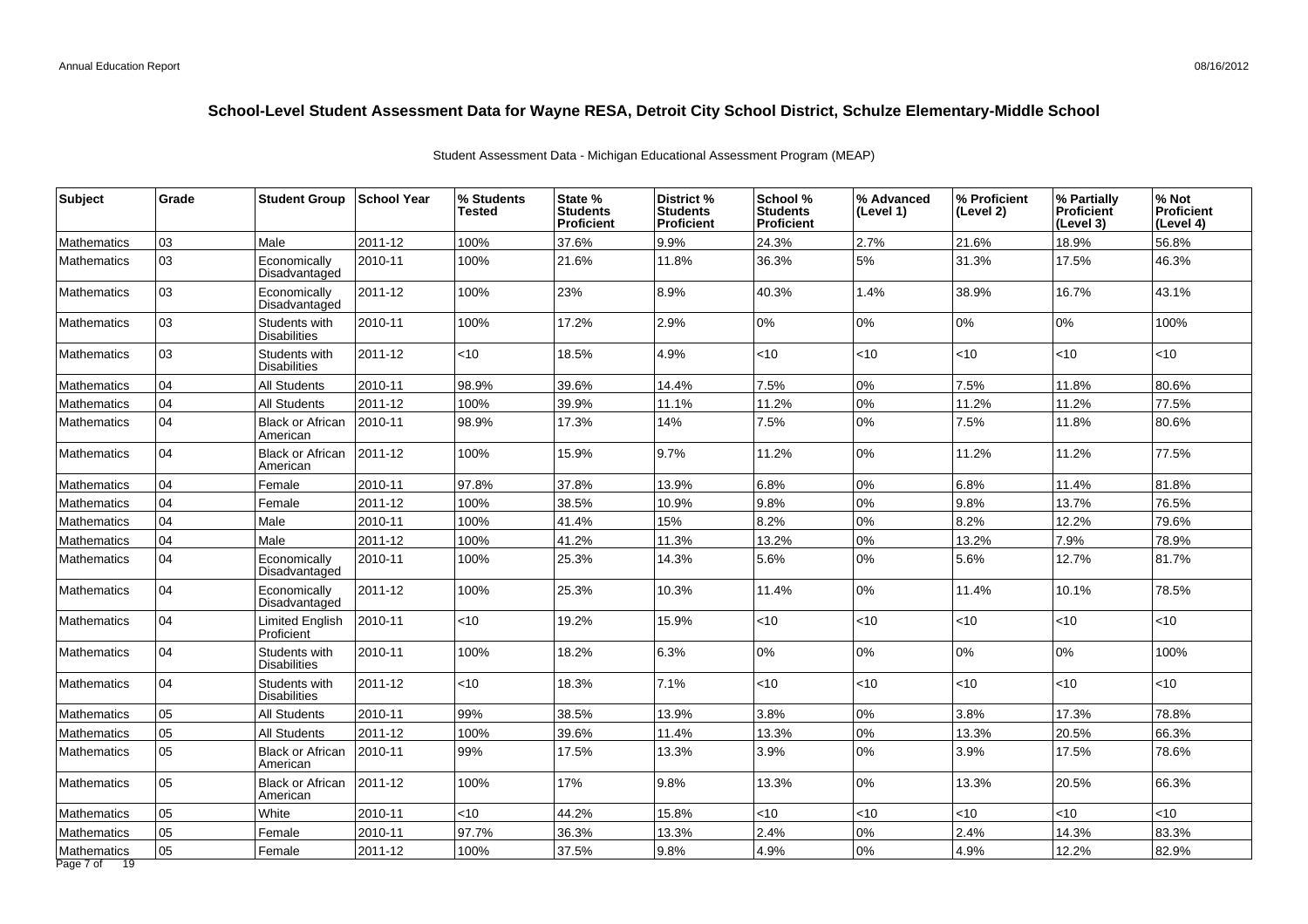| <b>Subject</b>     | Grade | <b>Student Group</b>                 | <b>School Year</b> | % Students<br><b>Tested</b> | State %<br><b>Students</b><br>Proficient | District %<br><b>Students</b><br><b>Proficient</b> | School %<br><b>Students</b><br><b>Proficient</b> | % Advanced<br>(Level 1) | % Proficient<br>(Level 2) | % Partially<br><b>Proficient</b><br>(Level 3) | % Not<br>Proficient<br>(Level 4) |
|--------------------|-------|--------------------------------------|--------------------|-----------------------------|------------------------------------------|----------------------------------------------------|--------------------------------------------------|-------------------------|---------------------------|-----------------------------------------------|----------------------------------|
| <b>Mathematics</b> | 05    | Male                                 | 2010-11            | 100%                        | 40.6%                                    | 14.5%                                              | 4.8%                                             | $0\%$                   | 4.8%                      | 19.4%                                         | 75.8%                            |
| <b>Mathematics</b> | 05    | Male                                 | 2011-12            | 100%                        | 41.6%                                    | 12.9%                                              | 21.4%                                            | 0%                      | 21.4%                     | 28.6%                                         | 50%                              |
| <b>Mathematics</b> | 05    | Economically<br>Disadvantaged        | 2010-11            | 98.8%                       | 24.1%                                    | 13.2%                                              | 3.8%                                             | $0\%$                   | 3.8%                      | 16.3%                                         | 80%                              |
| <b>Mathematics</b> | 05    | Economically<br>Disadvantaged        | 2011-12            | 100%                        | 24.9%                                    | 10.8%                                              | 10.9%                                            | 0%                      | 10.9%                     | 21.9%                                         | 67.2%                            |
| <b>Mathematics</b> | 05    | Students with<br><b>Disabilities</b> | 2010-11            | 100%                        | 14.4%                                    | 3.8%                                               | 0%                                               | 0%                      | 0%                        | 0%                                            | 100%                             |
| <b>Mathematics</b> | 05    | Students with<br>Disabilities        | 2011-12            | 100%                        | 16%                                      | 4.9%                                               | 0%                                               | 0%                      | 0%                        | 27.3%                                         | 72.7%                            |
| Mathematics        | 06    | <b>All Students</b>                  | 2010-11            | 99%                         | 36.2%                                    | 12.7%                                              | 7.3%                                             | 0%                      | 7.3%                      | 20.8%                                         | 71.9%                            |
| Mathematics        | 06    | <b>All Students</b>                  | 2011-12            | 100%                        | 37.1%                                    | 13.1%                                              | 23.9%                                            | 1.1%                    | 22.7%                     | 26.1%                                         | 50%                              |
| Mathematics        | l 06  | <b>Black or African</b><br>American  | 2010-11            | 98.9%                       | 15.5%                                    | 12.4%                                              | 6.4%                                             | 0%                      | 6.4%                      | 20.2%                                         | 73.4%                            |
| <b>Mathematics</b> | 06    | <b>Black or African</b><br>American  | 2011-12            | 100%                        | 15.4%                                    | 13.3%                                              | 24.1%                                            | 1.1%                    | 23%                       | 25.3%                                         | 50.6%                            |
| Mathematics        | 06    | White                                | 2010-11            | <10                         | 41.9%                                    | 11.5%                                              | $<$ 10                                           | < 10                    | <10                       | <10                                           | <10                              |
| <b>Mathematics</b> | 06    | White                                | 2011-12            | $<10$                       | 43%                                      | 6.7%                                               | <10                                              | < 10                    | <10                       | <10                                           | <10                              |
| <b>Mathematics</b> | 06    | Female                               | 2010-11            | 100%                        | 36.1%                                    | 13.5%                                              | 6.5%                                             | 0%                      | 6.5%                      | 19.6%                                         | 73.9%                            |
| Mathematics        | 06    | Female                               | 2011-12            | 100%                        | 36.8%                                    | 13.7%                                              | 18.6%                                            | 0%                      | 18.6%                     | 32.6%                                         | 48.8%                            |
| Mathematics        | 06    | Male                                 | 2010-11            | 98%                         | 36.3%                                    | 11.9%                                              | 8%                                               | 0%                      | 8%                        | 22%                                           | 70%                              |
| Mathematics        | 06    | Male                                 | 2011-12            | 100%                        | 37.4%                                    | 12.4%                                              | 28.9%                                            | 2.2%                    | 26.7%                     | 20%                                           | 51.1%                            |
| Mathematics        | 06    | Economically<br>Disadvantaged        | 2010-11            | 98.5%                       | 22%                                      | 12.2%                                              | 7.5%                                             | 0%                      | 7.5%                      | 19.4%                                         | 73.1%                            |
| <b>Mathematics</b> | 06    | Economically<br>Disadvantaged        | 2011-12            | 100%                        | 22.5%                                    | 11.1%                                              | 22.1%                                            | 1.5%                    | 20.6%                     | 23.5%                                         | 54.4%                            |
| <b>Mathematics</b> | 06    | <b>Limited English</b><br>Proficient | 2010-11            | $<$ 10                      | 14.2%                                    | 15.1%                                              | $<$ 10                                           | < 10                    | <10                       | < 10                                          | <10                              |
| <b>Mathematics</b> | 06    | Students with<br><b>Disabilities</b> | 2010-11            | 91.7%                       | 10%                                      | 2%                                                 | 0%                                               | $0\%$                   | 0%                        | 9.1%                                          | 90.9%                            |
| <b>Mathematics</b> | 06    | Students with<br><b>Disabilities</b> | 2011-12            | 100%                        | 11%                                      | 6.2%                                               | 10%                                              | 0%                      | 10%                       | 20%                                           | 70%                              |
| Mathematics        | 07    | <b>All Students</b>                  | 2010-11            | 98.7%                       | 35.9%                                    | 10.2%                                              | 2.6%                                             | $0\%$                   | 2.6%                      | 21.8%                                         | 75.6%                            |
| Mathematics        | 07    | All Students                         | 2011-12            | 100%                        | 37.2%                                    | 9.5%                                               | 6.9%                                             | $0\%$                   | 6.9%                      | 25%                                           | 68.1%                            |
| <b>Mathematics</b> | 07    | <b>Black or African</b><br>American  | 2010-11            | 98.7%                       | 13.2%                                    | 9.3%                                               | 2.6%                                             | 0%                      | 2.6%                      | 21.8%                                         | 75.6%                            |
| <b>Mathematics</b> | 107   | <b>Black or African</b><br>American  | 2011-12            | 100%                        | 13.4%                                    | 8.8%                                               | 7.1%                                             | $0\%$                   | 7.1%                      | 24.3%                                         | 68.6%                            |
| Page 8 of 19       |       |                                      |                    |                             |                                          |                                                    |                                                  |                         |                           |                                               |                                  |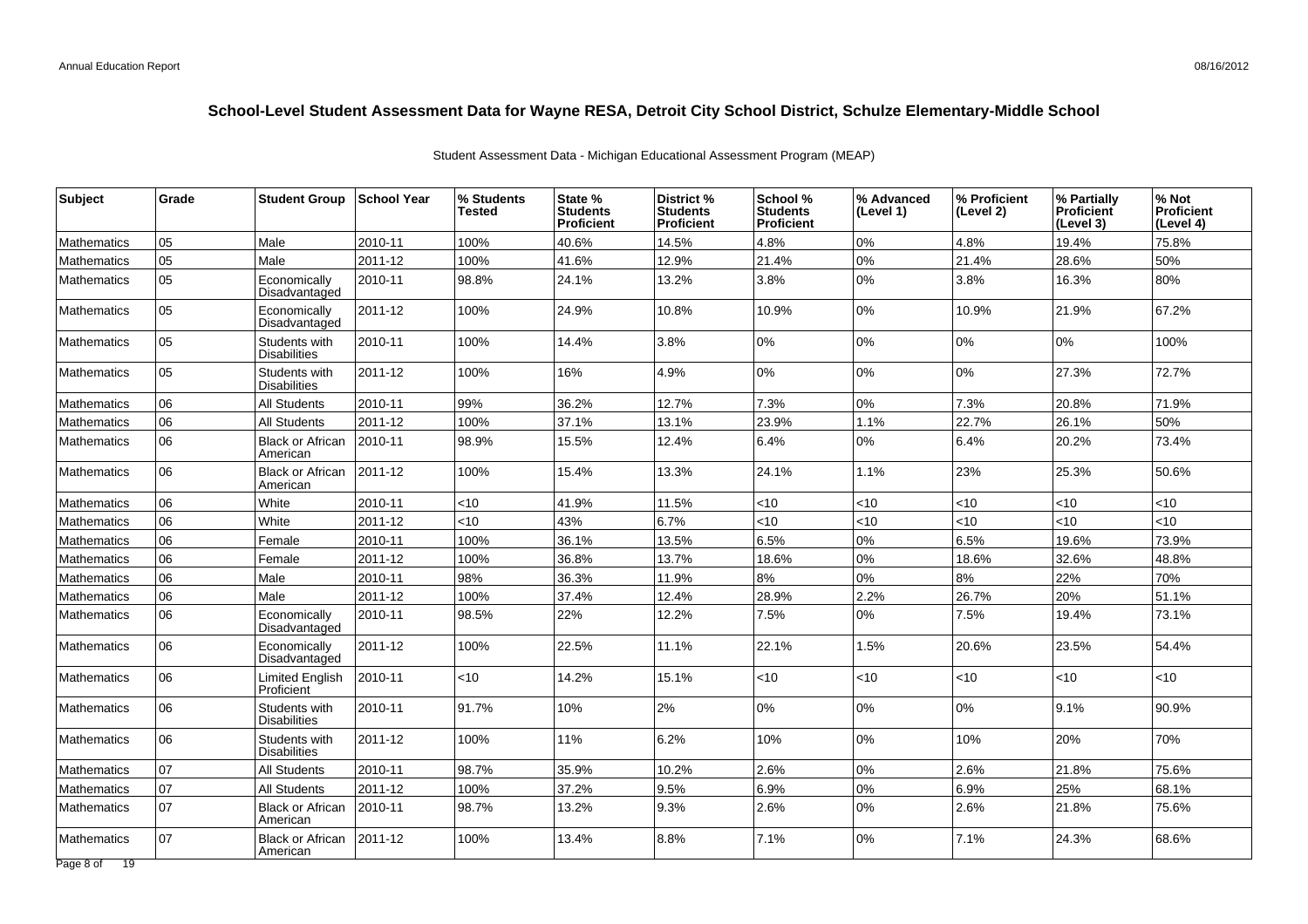| <b>Subject</b>     | Grade | <b>Student Group</b>                 | ∣School Year | % Students<br><b>Tested</b> | State %<br><b>Students</b><br><b>Proficient</b> | District %<br><b>Students</b><br>Proficient | School %<br><b>Students</b><br><b>Proficient</b> | % Advanced<br>(Level 1) | % Proficient<br>(Level 2) | % Partially<br>Proficient<br>(Level 3) | % Not<br>Proficient<br>(Level 4) |
|--------------------|-------|--------------------------------------|--------------|-----------------------------|-------------------------------------------------|---------------------------------------------|--------------------------------------------------|-------------------------|---------------------------|----------------------------------------|----------------------------------|
| <b>Mathematics</b> | 07    | Hispanic or<br>Latino                | 2011-12      | $<$ 10                      | 23.2%                                           | 10.9%                                       | $<$ 10                                           | $<$ 10                  | $<$ 10                    | <10                                    | <10                              |
| Mathematics        | 07    | Female                               | 2010-11      | 100%                        | 36%                                             | 11.4%                                       | 4.7%                                             | 0%                      | 4.7%                      | 23.3%                                  | 72.1%                            |
| Mathematics        | 07    | Female                               | 2011-12      | 100%                        | 38%                                             | 9.4%                                        | 5.3%                                             | 0%                      | 5.3%                      | 26.3%                                  | 68.4%                            |
| <b>Mathematics</b> | 07    | Male                                 | 2010-11      | 97.2%                       | 35.8%                                           | 9.1%                                        | $0\%$                                            | 0%                      | 0%                        | 20%                                    | 80%                              |
| <b>Mathematics</b> | 07    | Male                                 | 2011-12      | 100%                        | 36.5%                                           | 9.6%                                        | 8.8%                                             | 0%                      | 8.8%                      | 23.5%                                  | 67.6%                            |
| <b>Mathematics</b> | 07    | Economically<br>Disadvantaged        | 2010-11      | 98.4%                       | 20.8%                                           | 9.4%                                        | 1.6%                                             | 0%                      | 1.6%                      | 21%                                    | 77.4%                            |
| <b>Mathematics</b> | 107   | Economically<br>Disadvantaged        | 2011-12      | 100%                        | 21.6%                                           | 8.6%                                        | 7.3%                                             | 0%                      | 7.3%                      | 23.6%                                  | 69.1%                            |
| <b>Mathematics</b> | 107   | Limited English<br>Proficient        | 2011-12      | <10                         | 15.5%                                           | 15.1%                                       | < 10                                             | <10                     | < 10                      | $<$ 10                                 | <10                              |
| <b>Mathematics</b> | 07    | Students with<br><b>Disabilities</b> | 2010-11      | <10                         | 7.6%                                            | 0.9%                                        | $<$ 10                                           | <10                     | $<10$                     | <10                                    | <10                              |
| <b>Mathematics</b> | 07    | Students with<br><b>Disabilities</b> | 2011-12      | <10                         | 8.6%                                            | 1.4%                                        | <10                                              | <10                     | <10                       | <10                                    | <10                              |
| <b>Mathematics</b> | 08    | <b>All Students</b>                  | 2010-11      | 100%                        | 28.9%                                           | 6.6%                                        | 2.3%                                             | 0%                      | 2.3%                      | 11.6%                                  | 86%                              |
| Mathematics        | 80    | <b>All Students</b>                  | 2011-12      | 100%                        | 29.4%                                           | 7.2%                                        | 3.4%                                             | 0%                      | 3.4%                      | 21.8%                                  | 74.7%                            |
| <b>Mathematics</b> | 08    | <b>Black or African</b><br>American  | 2010-11      | 100%                        | 9.1%                                            | 5.8%                                        | 2.4%                                             | 0%                      | 2.4%                      | 11.9%                                  | 85.7%                            |
| <b>Mathematics</b> | 08    | <b>Black or African</b><br>American  | 2011-12      | 100%                        | 9.1%                                            | 6.1%                                        | 3.4%                                             | 0%                      | 3.4%                      | 21.8%                                  | 74.7%                            |
| <b>Mathematics</b> | 08    | Hispanic or<br>Latino                | 2010-11      | <10                         | 16%                                             | 9.4%                                        | $<$ 10                                           | <10                     | < 10                      | <10                                    | <10                              |
| Mathematics        | 08    | Female                               | 2010-11      | 100%                        | 27.4%                                           | 7.1%                                        | 0%                                               | 0%                      | 0%                        | 8.7%                                   | 91.3%                            |
| Mathematics        | 08    | Female                               | 2011-12      | 100%                        | 28%                                             | 6.8%                                        | 2.2%                                             | 0%                      | 2.2%                      | 13%                                    | 84.8%                            |
| Mathematics        | 08    | Male                                 | 2010-11      | 100%                        | 30.3%                                           | 6%                                          | 5%                                               | 0%                      | 5%                        | 15%                                    | 80%                              |
| <b>Mathematics</b> | 08    | Male                                 | 2011-12      | 100%                        | 30.7%                                           | 7.6%                                        | 4.9%                                             | 0%                      | 4.9%                      | 31.7%                                  | 63.4%                            |
| <b>Mathematics</b> | 08    | Economically<br>Disadvantaged        | 2010-11      | 100%                        | 14.6%                                           | 5.8%                                        | 3.3%                                             | 0%                      | 3.3%                      | 3.3%                                   | 93.3%                            |
| <b>Mathematics</b> | lo8   | Economically<br>Disadvantaged        | 2011-12      | 100%                        | 15.3%                                           | 6.3%                                        | 4.3%                                             | 0%                      | 4.3%                      | 21.7%                                  | 73.9%                            |
| <b>Mathematics</b> | 08    | Limited English<br>Proficient        | 2010-11      | $<$ 10                      | 9.4%                                            | 12.3%                                       | $<$ 10                                           | <10                     | < 10                      | <10                                    | <10                              |
| <b>Mathematics</b> | 08    | Students with<br><b>Disabilities</b> | 2010-11      | <10                         | 5%                                              | $0\%$                                       | $<$ 10                                           | <10                     | < 10                      | <10                                    | <10                              |
| <b>Mathematics</b> | 08    | Students with<br><b>Disabilities</b> | 2011-12      | <10                         | 5.7%                                            | 0.7%                                        | $<$ 10                                           | <10                     | <10                       | $<$ 10                                 | <10                              |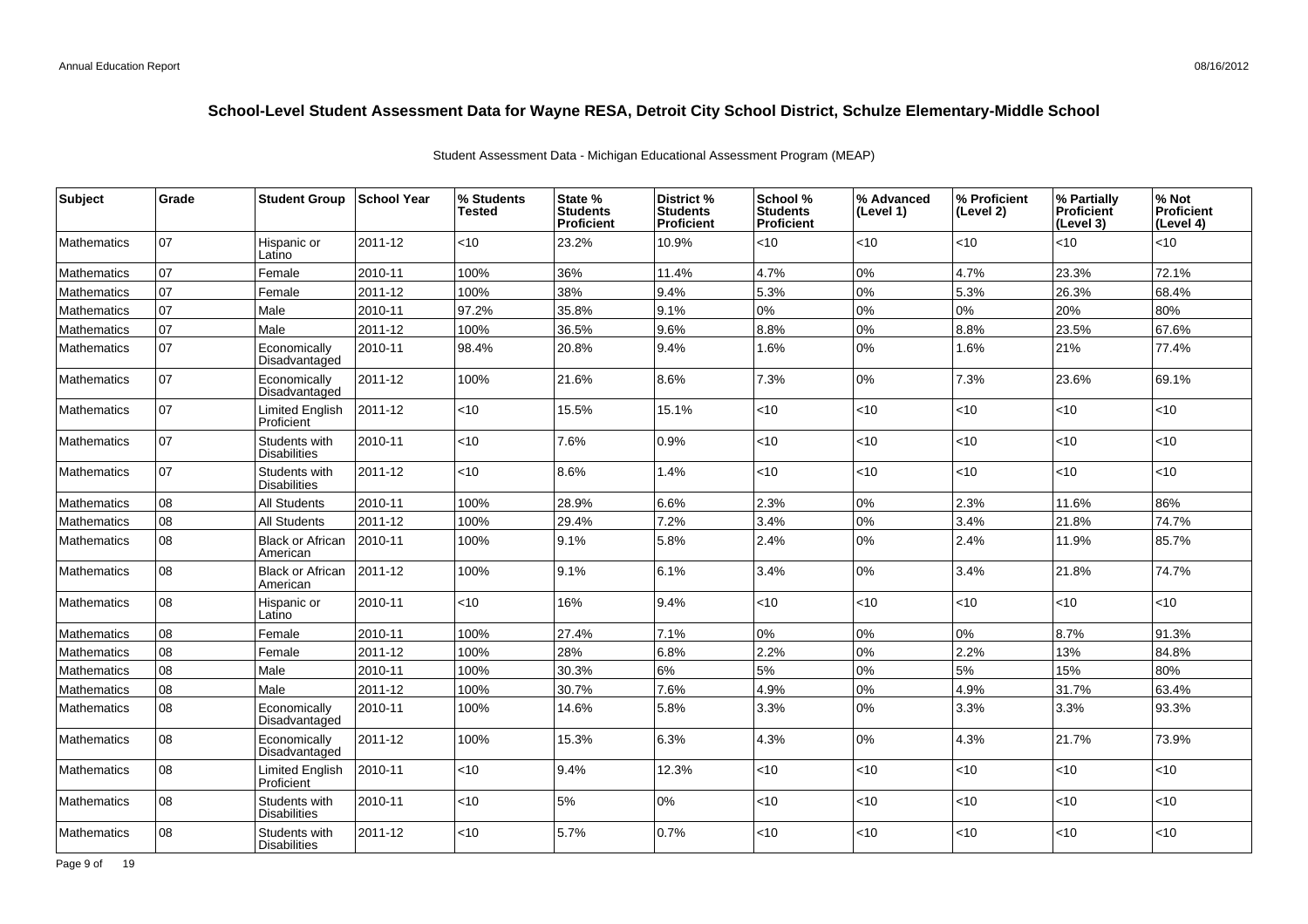| Subject | Grade | <b>Student Group</b>                 | <b>School Year</b> | % Students<br>Tested | State %<br><b>Students</b><br>Proficient | District %<br><b>Students</b><br>Proficient | School %<br><b>Students</b><br><b>Proficient</b> | % Advanced<br>(Level 1) | % Proficient<br>(Level 2) | % Partially<br><b>Proficient</b><br>(Level 3) | % Not<br><b>Proficient</b><br>(Level 4) |
|---------|-------|--------------------------------------|--------------------|----------------------|------------------------------------------|---------------------------------------------|--------------------------------------------------|-------------------------|---------------------------|-----------------------------------------------|-----------------------------------------|
| Science | 05    | <b>All Students</b>                  | 2010-11            | 100%                 | 17.4%                                    | 3.7%                                        | 0%                                               | 0%                      | 0%                        | 15.2%                                         | 84.8%                                   |
| Science | 05    | <b>All Students</b>                  | 2011-12            | 100%                 | 15.3%                                    | 2.8%                                        | 1.2%                                             | 0%                      | 1.2%                      | 22.4%                                         | 76.5%                                   |
| Science | 05    | <b>Black or African</b><br>American  | 2010-11            | 100%                 | 4.1%                                     | 3.8%                                        | 0%                                               | 0%                      | 0%                        | 15.4%                                         | 84.6%                                   |
| Science | 05    | <b>Black or African</b><br>American  | 2011-12            | 100%                 | 3.2%                                     | 2.9%                                        | 1.2%                                             | $0\%$                   | 1.2%                      | 22.4%                                         | 76.5%                                   |
| Science | 05    | White                                | 2010-11            | $<$ 10               | 21.4%                                    | 2.9%                                        | $<$ 10                                           | < 10                    | <10                       | <10                                           | <10                                     |
| Science | 05    | Female                               | 2010-11            | 100%                 | 15.5%                                    | 3.6%                                        | 0%                                               | 0%                      | 0%                        | 14%                                           | 86%                                     |
| Science | 05    | Female                               | 2011-12            | 100%                 | 13.6%                                    | 2.6%                                        | 0%                                               | 0%                      | 0%                        | 17.1%                                         | 82.9%                                   |
| Science | 05    | Male                                 | 2010-11            | 100%                 | 19.1%                                    | 3.8%                                        | 0%                                               | 0%                      | 0%                        | 16.1%                                         | 83.9%                                   |
| Science | 05    | Male                                 | 2011-12            | 100%                 | 17%                                      | 3%                                          | 2.3%                                             | 0%                      | 2.3%                      | 27.3%                                         | 70.5%                                   |
| Science | 05    | Economically<br>Disadvantaged        | 2010-11            | 100%                 | 8.3%                                     | 3.5%                                        | 0%                                               | $0\%$                   | 0%                        | 12.3%                                         | 87.7%                                   |
| Science | 05    | Economically<br>Disadvantaged        | 2011-12            | 100%                 | 7%                                       | 2.3%                                        | 0%                                               | $0\%$                   | 0%                        | 19.7%                                         | 80.3%                                   |
| Science | 05    | Students with<br><b>Disabilities</b> | 2010-11            | 100%                 | 5.8%                                     | 0.8%                                        | 0%                                               | $0\%$                   | 0%                        | 0%                                            | 100%                                    |
| Science | 05    | Students with<br><b>Disabilities</b> | 2011-12            | 100%                 | 5.5%                                     | 1.7%                                        | 0%                                               | 0%                      | 0%                        | 0%                                            | 100%                                    |
| Science | 08    | <b>All Students</b>                  | 2010-11            | 100%                 | 14.9%                                    | 2.1%                                        | 0%                                               | $0\%$                   | 0%                        | 4.7%                                          | 95.3%                                   |
| Science | 08    | <b>All Students</b>                  | 2011-12            | 100%                 | 16.5%                                    | 2.1%                                        | 2.1%                                             | $0\%$                   | 2.1%                      | 6.4%                                          | 91.5%                                   |
| Science | 08    | <b>Black or African</b><br>American  | 2010-11            | 100%                 | 3.2%                                     | 1.9%                                        | 0%                                               | $0\%$                   | 0%                        | 4.8%                                          | 95.2%                                   |
| Science | 08    | <b>Black or African</b><br>American  | 2011-12            | 100%                 | 3.3%                                     | 1.5%                                        | 2.1%                                             | 0%                      | 2.1%                      | 6.4%                                          | 91.5%                                   |
| Science | 08    | Hispanic or<br>Latino                | 2010-11            | <10                  | 6.9%                                     | 3.6%                                        | $<$ 10                                           | < 10                    | <10                       | < 10                                          | $<$ 10                                  |
| Science | 08    | Female                               | 2010-11            | 100%                 | 12%                                      | 2.2%                                        | 0%                                               | 0%                      | $0\%$                     | 8.7%                                          | 91.3%                                   |
| Science | 08    | Female                               | 2011-12            | 100%                 | 13.8%                                    | 1.9%                                        | 4.3%                                             | $0\%$                   | 4.3%                      | 6.4%                                          | 89.4%                                   |
| Science | 08    | Male                                 | 2010-11            | 100%                 | 17.7%                                    | 2%                                          | 0%                                               | 0%                      | 0%                        | 0%                                            | 100%                                    |
| Science | 08    | Male                                 | 2011-12            | 100%                 | 19%                                      | 2.3%                                        | 0%                                               | $0\%$                   | 0%                        | 6.4%                                          | 93.6%                                   |
| Science | 08    | Economically<br>Disadvantaged        | 2010-11            | 100%                 | 6.9%                                     | 1.9%                                        | 0%                                               | $0\%$                   | 0%                        | 3.3%                                          | 96.7%                                   |
| Science | 08    | Economically<br>Disadvantaged        | 2011-12            | 100%                 | 7.7%                                     | 2%                                          | 2.7%                                             | $0\%$                   | 2.7%                      | 6.8%                                          | 90.5%                                   |
| Science | 08    | Limited English<br>Proficient        | 2010-11            | <10                  | 1.5%                                     | 2.9%                                        | $<$ 10                                           | <10                     | $<$ 10                    | < 10                                          | <10                                     |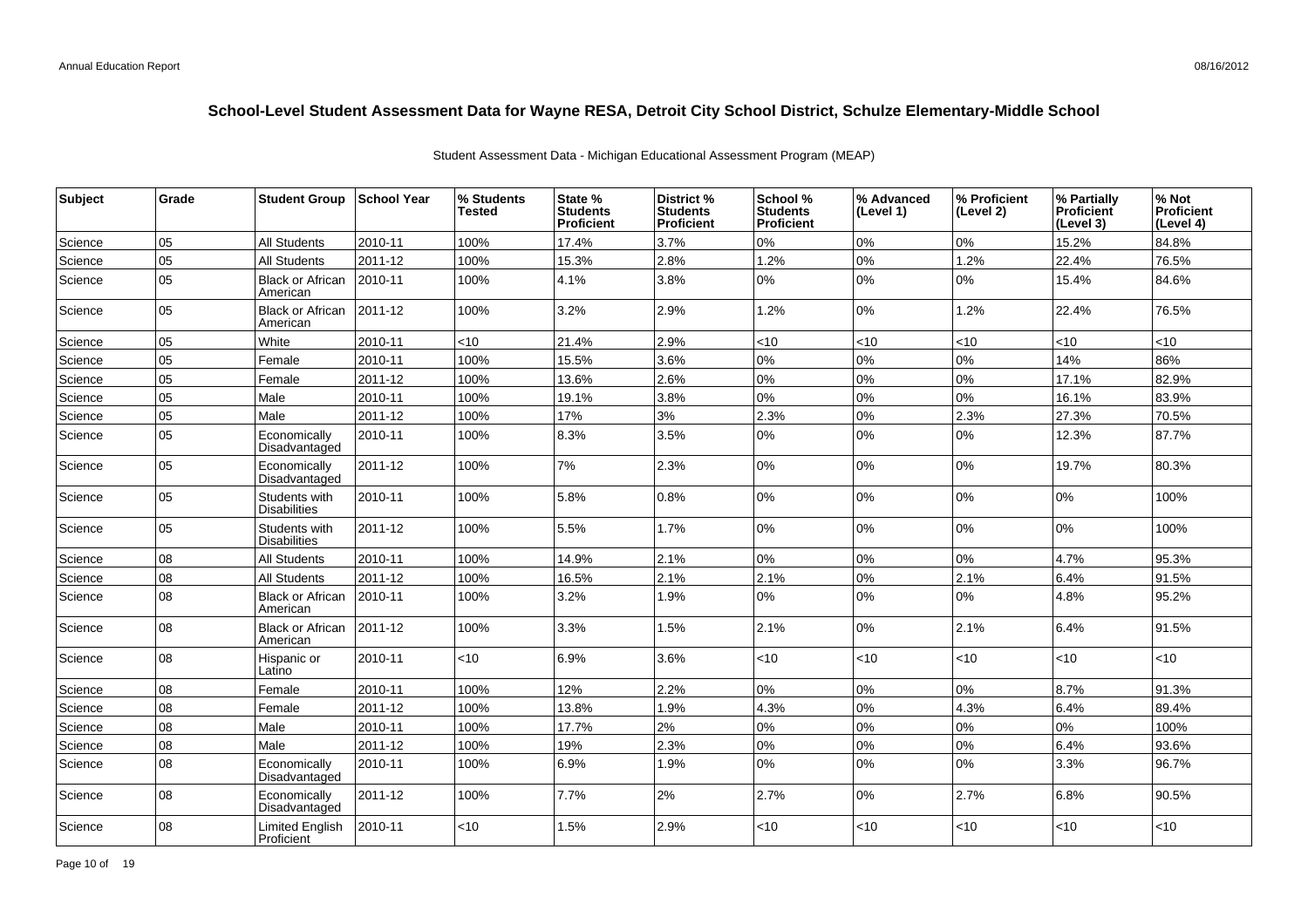| Subject   | <b>Grade</b> | Student Group School Year            |         | <b>Students</b><br>Tested | <b>State %</b><br><b>Students</b><br> Proficient | District %<br><b>Students</b><br><b>Proficient</b> | School %<br><b>Students</b><br>Proficient | % Advanced<br>$ $ (Level 1) | % Proficient<br>l (Level 2) | <b>1% Partially</b><br><b>Proficient</b><br>(Level 3) | % Not<br>Proficient<br>∣(Level 4) |
|-----------|--------------|--------------------------------------|---------|---------------------------|--------------------------------------------------|----------------------------------------------------|-------------------------------------------|-----------------------------|-----------------------------|-------------------------------------------------------|-----------------------------------|
| l Science | 108          | Students with<br><b>Disabilities</b> | 2010-11 | $ $ < 10                  | 3.3%                                             | 0.2%                                               | $<$ 10                                    | $<$ 10                      | $<$ 10                      | $<$ 10                                                | $\mathsf{I}$ <10                  |
| Science   | 108          | Students with<br><b>Disabilities</b> | 2011-12 | 100%                      | 13.5%                                            | 0.1%                                               | 0%                                        | 10%                         | 0%                          | 8.3%                                                  | 91.7%                             |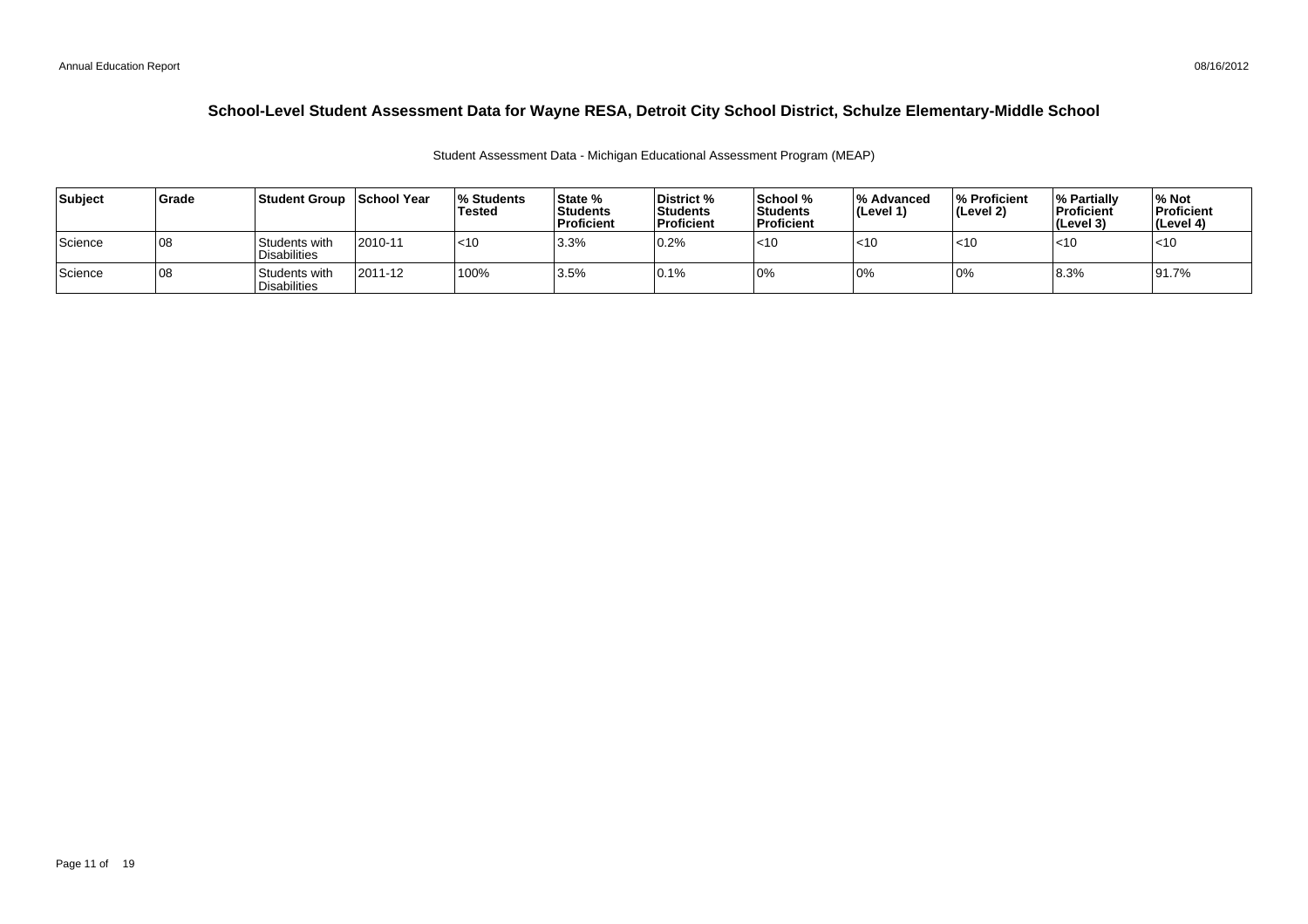Student Assessment Data - Michigan Merit Examination (MME)

| Subject | <b>Grade</b> | <b>Student Group</b> | School Year | <b>Students</b> l%<br>Tested | State %<br>l.<br>l Students<br>Proficient | District %<br>Students<br>Proficient | School %<br>Students<br>∣Proficient | Advanced<br>$ $ (Level 1) | Proficient<br>(Level 2) | <b>Partially</b><br>'%<br>Proficient<br>(Level 3) | % Not<br>Proficient<br>l (Level 4) |
|---------|--------------|----------------------|-------------|------------------------------|-------------------------------------------|--------------------------------------|-------------------------------------|---------------------------|-------------------------|---------------------------------------------------|------------------------------------|
|---------|--------------|----------------------|-------------|------------------------------|-------------------------------------------|--------------------------------------|-------------------------------------|---------------------------|-------------------------|---------------------------------------------------|------------------------------------|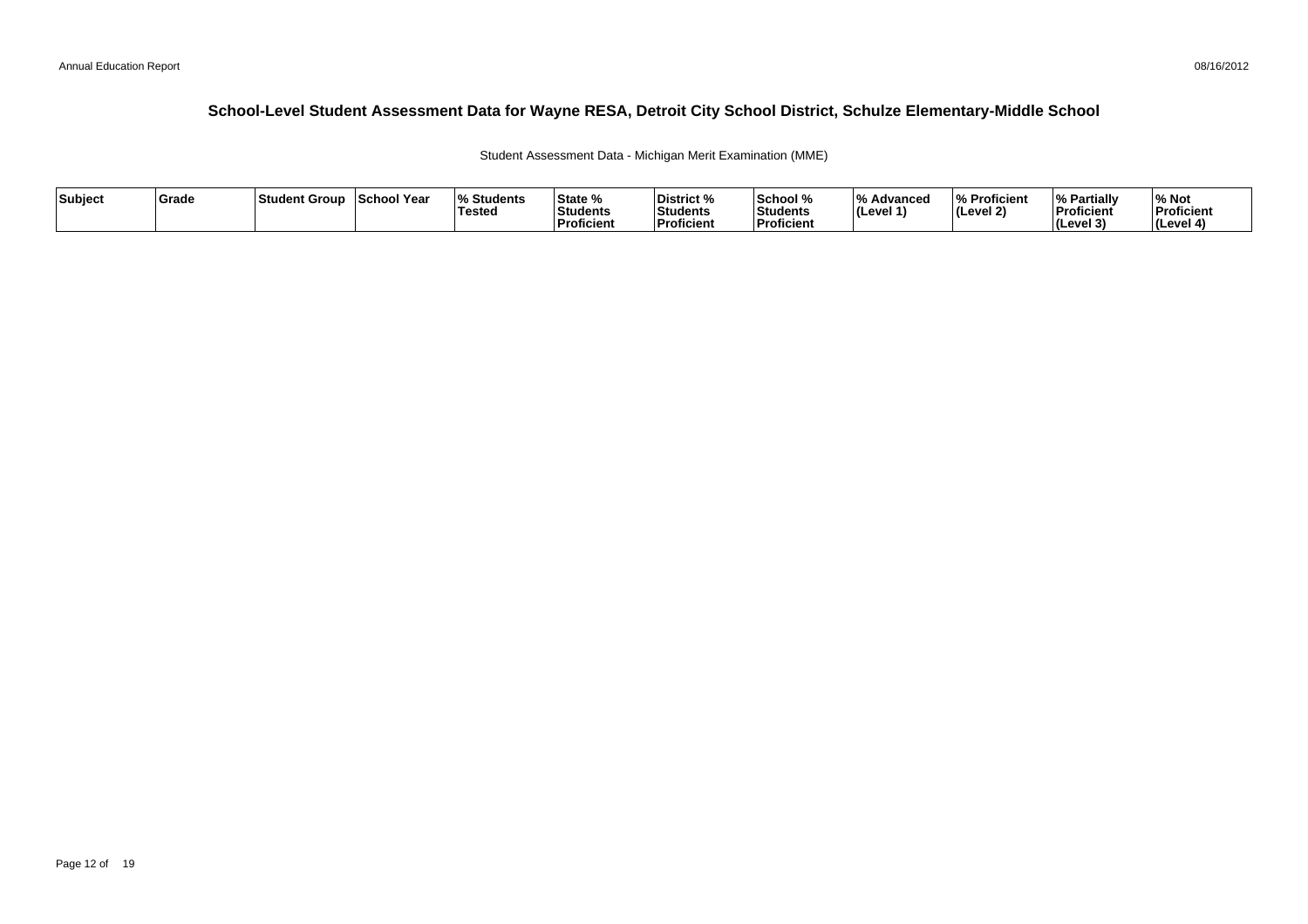| <b>Subject</b>     | Grade | <b>Student Group</b>                | <b>School Year</b> | % Students<br>Tested | State % Students   District %<br>Proficient | <b>Students</b><br><b>Proficient</b> | School %<br><b>Students</b><br><b>Proficient</b> | % Surpassed<br>(Level 1) | % Attained<br>(Level 2) | % Emerging<br>(Level 3) |
|--------------------|-------|-------------------------------------|--------------------|----------------------|---------------------------------------------|--------------------------------------|--------------------------------------------------|--------------------------|-------------------------|-------------------------|
| <b>Mathematics</b> | 05    | All Students                        | 2011-12            | < 10                 | 69.9%                                       | 46.7%                                | < 10                                             | $<$ 10                   | $<$ 10                  | < 10                    |
| <b>Mathematics</b> | 05    | <b>Black or African</b><br>American | 2011-12            | < 10                 | 61.2%                                       | 44.3%                                | < 10                                             | $ $ < 10                 | < 10                    | $ $ < 10                |
| Mathematics        | 05    | Hispanic or Latino                  | 2011-12            | < 10                 | 77.8%                                       | <10                                  | $<$ 10                                           | < 10                     | $<$ 10                  | $ $ < 10                |
| <b>Mathematics</b> | 05    | Male                                | 2011-12            | <10                  | 72.2%                                       | 59%                                  | $<$ 10                                           | $ $ < 10                 | < 10                    | $ $ < 10                |
| <b>Mathematics</b> | 06    | <b>All Students</b>                 | 2011-12            | < 10                 | 74.2%                                       | 47.4%                                | <10                                              | <10                      | $<$ 10                  | $<$ 10                  |
| <b>Mathematics</b> | 106   | <b>Black or African</b><br>American | 2011-12            | < 10                 | 67.2%                                       | 47.7%                                | < 10                                             | $ $ < 10                 | $ $ < 10                | $ $ < 10                |
| <b>Mathematics</b> | 06    | Female                              | 2011-12            | < 10                 | 71.3%                                       | 42.9%                                | $<$ 10                                           | $ $ < 10                 | $<$ 10                  | $<$ 10                  |
| Mathematics        | 06    | Male                                | 2011-12            | < 10                 | 75.8%                                       | 50%                                  | $<$ 10                                           | $ $ < 10                 | < 10                    | $ $ < 10                |
| <b>Mathematics</b> | 07    | All Students                        | 2011-12            | < 10                 | 71.6%                                       | 48.4%                                | $<$ 10                                           | $ $ < 10                 | < 10                    | $ $ < 10                |
| <b>Mathematics</b> | 107   | <b>Black or African</b><br>American | 2011-12            | < 10                 | 61.7%                                       | 46.7%                                | $<$ 10                                           | $ $ < 10                 | < 10                    | $ $ < 10                |
| Mathematics        | 07    | Female                              | 2011-12            | $<$ 10               | 70.8%                                       | 46.5%                                | < 10                                             | < 10                     | $<$ 10                  | $<$ 10                  |
| Science            | 05    | All Students                        | 2011-12            | < 10                 | 45.4%                                       | 21.8%                                | < 10                                             | < 10                     | < 10                    | $ $ < 10                |
| Science            | 05    | <b>Black or African</b><br>American | 2011-12            | < 10                 | 36.9%                                       | 21.4%                                | $<$ 10                                           | $ $ < 10                 | < 10                    | $ $ < 10                |
| Science            | 05    | Hispanic or Latino   2011-12        |                    | $<$ 10               | 47.9%                                       | $<$ 10                               | $<$ 10                                           | $ $ < 10                 | $<$ 10                  | $ $ < 10                |
| Science            | 05    | Male                                | 2011-12            | $<$ 10               | 47.6%                                       | 25.8%                                | l<10                                             | $\mathsf{I}$ <10         | $ $ < 10                | $ $ < 10                |

### Student Assessment Data - MI-Access : Functional Independence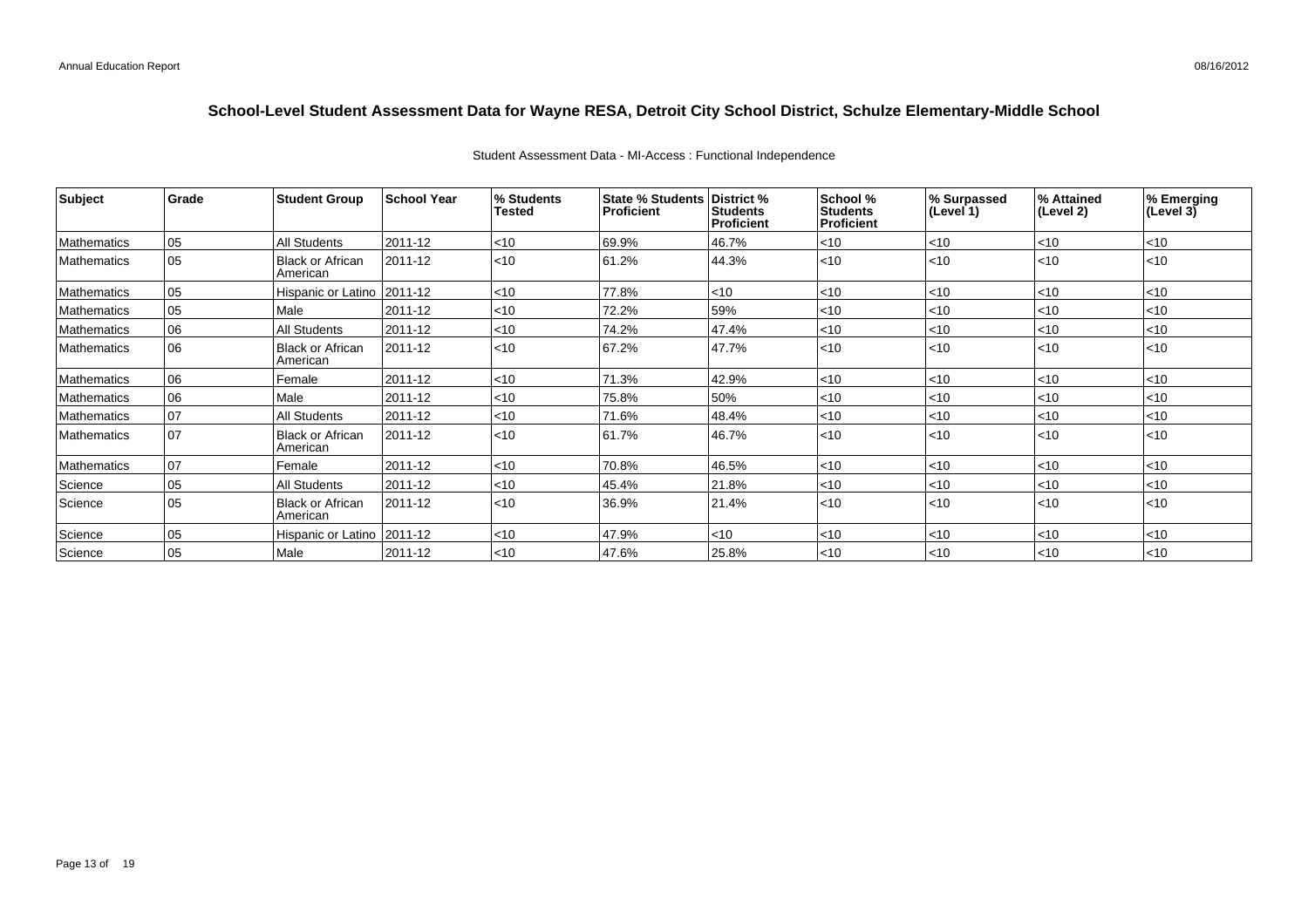| <b>Subject</b>                | Grade | <b>Student Group</b>                | <b>School Year</b> | % Students<br><b>Tested</b> | State % Students   District %<br><b>Proficient</b> | <b>Students</b><br><b>Proficient</b> | School %<br><b>Students</b><br>Proficient | % Surpassed<br>(Level 1) | % Attained<br>(Level 2) | % Emerging<br>$ $ (Level 3) |
|-------------------------------|-------|-------------------------------------|--------------------|-----------------------------|----------------------------------------------------|--------------------------------------|-------------------------------------------|--------------------------|-------------------------|-----------------------------|
| English Language 05<br>Arts   |       | <b>All Students</b>                 | 2010-11            | <10                         | 75.2%                                              | 77.8%                                | <10                                       | < 10                     | <10                     | $<$ 10                      |
| English Language 05<br>Arts   |       | <b>Black or African</b><br>American | 2010-11            | $<$ 10                      | 74.2%                                              | 76.5%                                | <10                                       | <10                      | <10                     | $<$ 10                      |
| English Language 05<br>Arts   |       | Female                              | 2010-11            | $<$ 10                      | 74%                                                | 73.7%                                | $<$ 10                                    | $<$ 10                   | <10                     | $<$ 10                      |
| English Language 06<br>Arts   |       | All Students                        | 2010-11            | $<$ 10                      | 77.8%                                              | 73.9%                                | <10                                       | $<$ 10                   | $<$ 10                  | $<$ 10                      |
| English Language   06<br>Arts |       | All Students                        | 2011-12            | <10                         | 86.7%                                              | 82.9%                                | <10                                       | $<$ 10                   | $<$ 10                  | $<$ 10                      |
| English Language 06<br>Arts   |       | <b>Black or African</b><br>American | 2010-11            | <10                         | 75.5%                                              | 75.7%                                | $<$ 10                                    | < 10                     | <10                     | $<$ 10                      |
| English Language 06<br>Arts   |       | <b>Black or African</b><br>American | 2011-12            | $<$ 10                      | 86.6%                                              | 81.6%                                | <10                                       | <10                      | <10                     | $<$ 10                      |
| English Language 06<br>Arts   |       | Female                              | 2011-12            | $<$ 10                      | 84.7%                                              | 64.7%                                | <10                                       | $<$ 10                   | <10                     | $<$ 10                      |
| English Language 06<br>Arts   |       | Male                                | 2010-11            | $<$ 10                      | 77.5%                                              | 71.4%                                | $<$ 10                                    | $<$ 10                   | <10                     | $<$ 10                      |
| English Language 07<br>Arts   |       | <b>All Students</b>                 | 2011-12            | $<$ 10                      | 80%                                                | 78.3%                                | $<$ 10                                    | $<$ 10                   | $<$ 10                  | $<$ 10                      |
| English Language   07<br>Arts |       | <b>Black or African</b><br>American | 2011-12            | $<$ 10                      | 80%                                                | 77.4%                                | $<$ 10                                    | < 10                     | $<$ 10                  | $<$ 10                      |
| English Language   07<br>Arts |       | Male                                | 2011-12            | $<$ 10                      | 76.4%                                              | 75.7%                                | <10                                       | $<$ 10                   | <10                     | $<$ 10                      |
| Mathematics                   | 05    | All Students                        | 2010-11            | $<$ 10                      | 84.6%                                              | 84.9%                                | <10                                       | $<$ 10                   | < 10                    | $<$ 10                      |
| <b>Mathematics</b>            | 05    | <b>Black or African</b><br>American | 2010-11            | $<$ 10                      | 84.7%                                              | 84%                                  | <10                                       | $<$ 10                   | <10                     | < 10                        |
| Mathematics                   | 05    | Female                              | 2010-11            | $<$ 10                      | 84.7%                                              | 89.5%                                | <10                                       | $<$ 10                   | < 10                    | ~10                         |
| <b>Mathematics</b>            | 06    | All Students                        | 2010-11            | $<$ 10                      | 85.9%                                              | 78.3%                                | <10                                       | <10                      | < 10                    | $<$ 10                      |
| Mathematics                   | 06    | All Students                        | 2011-12            | <10                         | 91.8%                                              | 78.9%                                | <10                                       | <10                      | < 10                    | <10                         |
| <b>Mathematics</b>            | 06    | <b>Black or African</b><br>American | 2010-11            | $<$ 10                      | 79.6%                                              | 81.1%                                | <10                                       | <10                      | <10                     | $<$ 10                      |
| Mathematics                   | 06    | <b>Black or African</b><br>American | 2011-12            | <10                         | 88.8%                                              | 77.1%                                | $<$ 10                                    | <10                      | <10                     | ~10                         |
| <b>Mathematics</b>            | 06    | Female                              | 2011-12            | $<$ 10                      | 91.4%                                              | 80%                                  | $<$ 10                                    | $<$ 10                   | < 10                    | <10                         |
| Mathematics                   | 06    | Male                                | 2010-11            | <10                         | 86.9%                                              | 82.1%                                | <10                                       | $<$ 10                   | $<$ 10                  | <10                         |
| Mathematics                   | 07    | <b>All Students</b>                 | 2011-12            | <10                         | 88.4%                                              | 81.4%                                | <10                                       | <10                      | <10                     | <10                         |
| <b>Mathematics</b>            | 07    | <b>Black or African</b><br>American | 2011-12            | $<$ 10                      | 80%                                                | 79.2%                                | <10                                       | $<$ 10                   | <10                     | <10                         |
| $D0$ and $A0$ $A0$            |       |                                     |                    |                             |                                                    |                                      |                                           |                          |                         |                             |

Student Assessment Data - MI-Access : Supported Independence

Page 14 of 19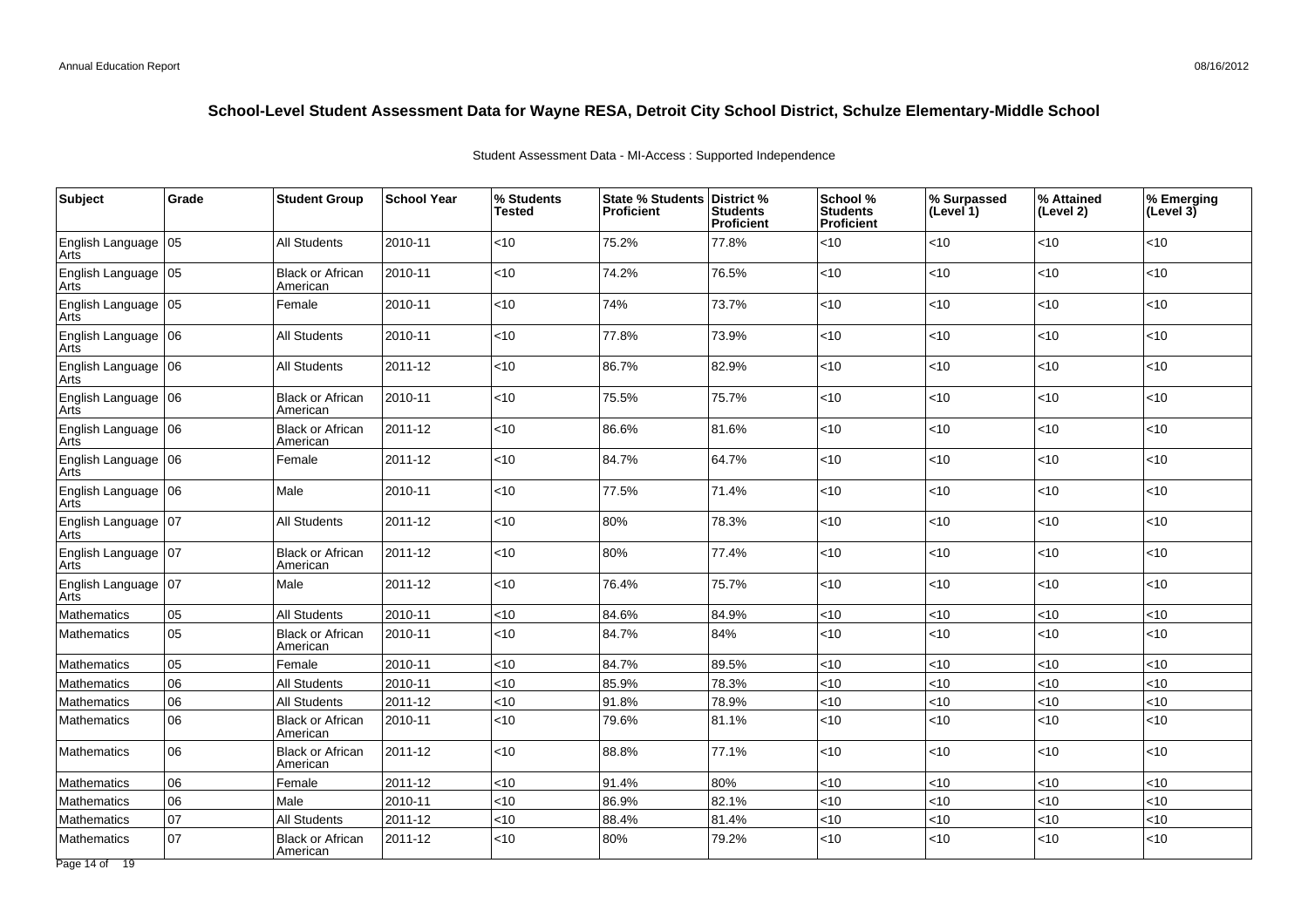#### Student Assessment Data - MI-Access : Supported Independence

| Subject            | Grade | <b>Student Group</b>         | <b>School Year</b> | % Students<br>Tested | <b>State % Students District %</b><br><b>Proficient</b> | <b>Students</b><br><b>Proficient</b> | School %<br>Students<br><b>Proficient</b> | <b>1% Surpassed</b><br>∣(Level 1) | ∣% Attained<br>∣(Level 2) | % Emerging<br> (Level 3) |
|--------------------|-------|------------------------------|--------------------|----------------------|---------------------------------------------------------|--------------------------------------|-------------------------------------------|-----------------------------------|---------------------------|--------------------------|
| <b>Mathematics</b> | 07    | l Male                       | 2011-12            | $ $ < 10             | 88.3%                                                   | 81.1%                                | $<$ 10                                    | ∣<10                              | $ $ < 10                  | $<$ 10                   |
| Science            | 05    | All Students                 | 2010-11            | $ $ < 10             | 78.2%                                                   | 84%                                  | $<$ 10                                    | $ $ < 10                          | $ $ < 10                  | '<10                     |
| <b>Science</b>     | 05    | Black or African<br>American | 2010-11            | $ $ < 10             | 74.6%                                                   | 83%                                  | $<$ 10                                    | $ $ < 10                          | <10                       | l<10                     |
| Science            | 05    | Female                       | 2010-11            | $<$ 10               | 79.7%                                                   | 83.3%                                | $ $ < 10                                  | ∣<10                              | $ $ < 10                  | $<$ 10                   |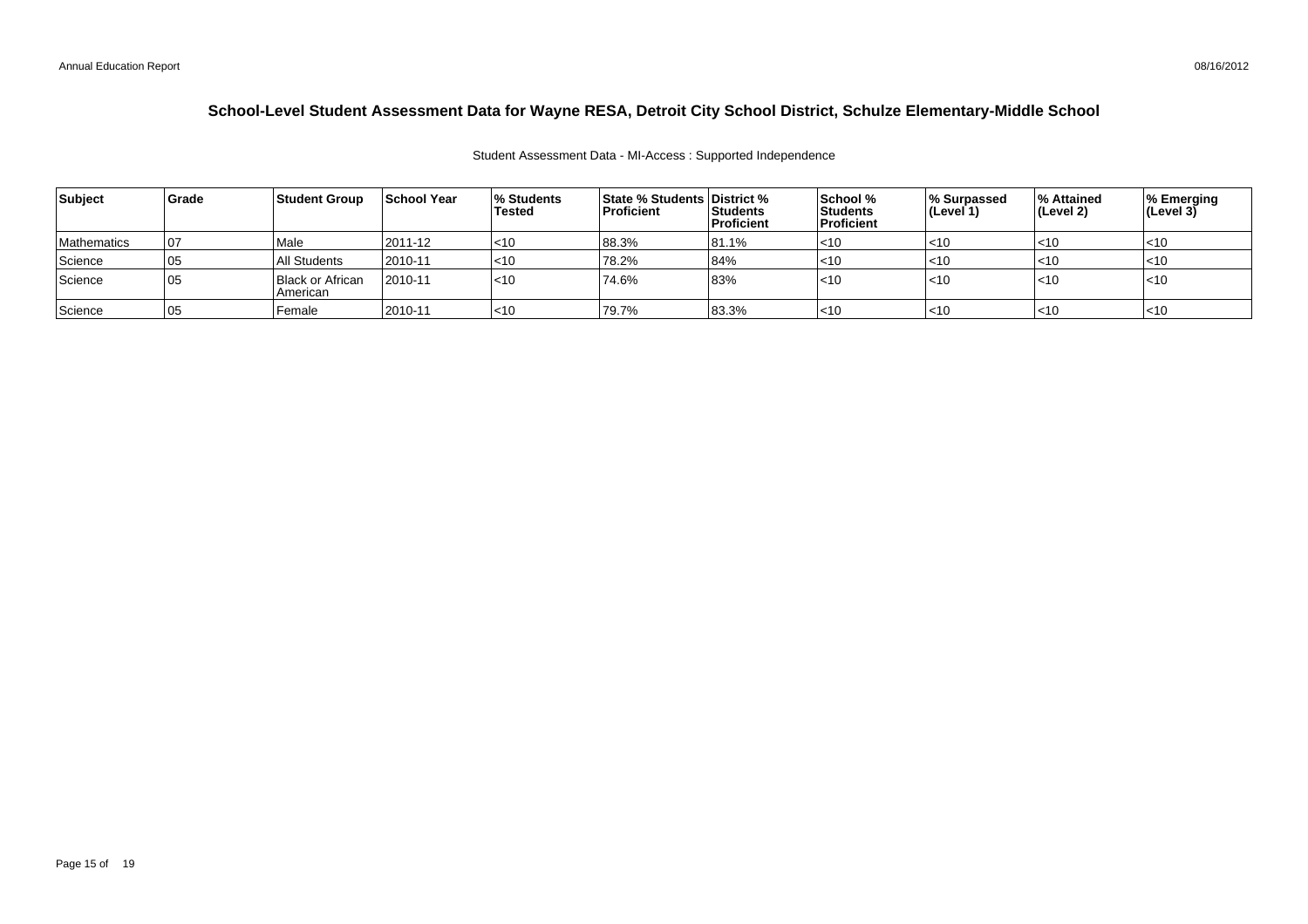Student Assessment Data - MI-Access : Participation

| Subject | Grade | Student Group | <b>School Year</b> | $\Omega$<br>Students<br><b>Tested</b> | <b>State % Students District %</b><br>'Proficient | Students<br>Proficient | School %<br>Students<br><b>Proficient</b> | % Surpassed<br>(Level 1 | % Attained<br>l (Level 2) | ∣% Emeraina<br> (Level 3) |
|---------|-------|---------------|--------------------|---------------------------------------|---------------------------------------------------|------------------------|-------------------------------------------|-------------------------|---------------------------|---------------------------|
|---------|-------|---------------|--------------------|---------------------------------------|---------------------------------------------------|------------------------|-------------------------------------------|-------------------------|---------------------------|---------------------------|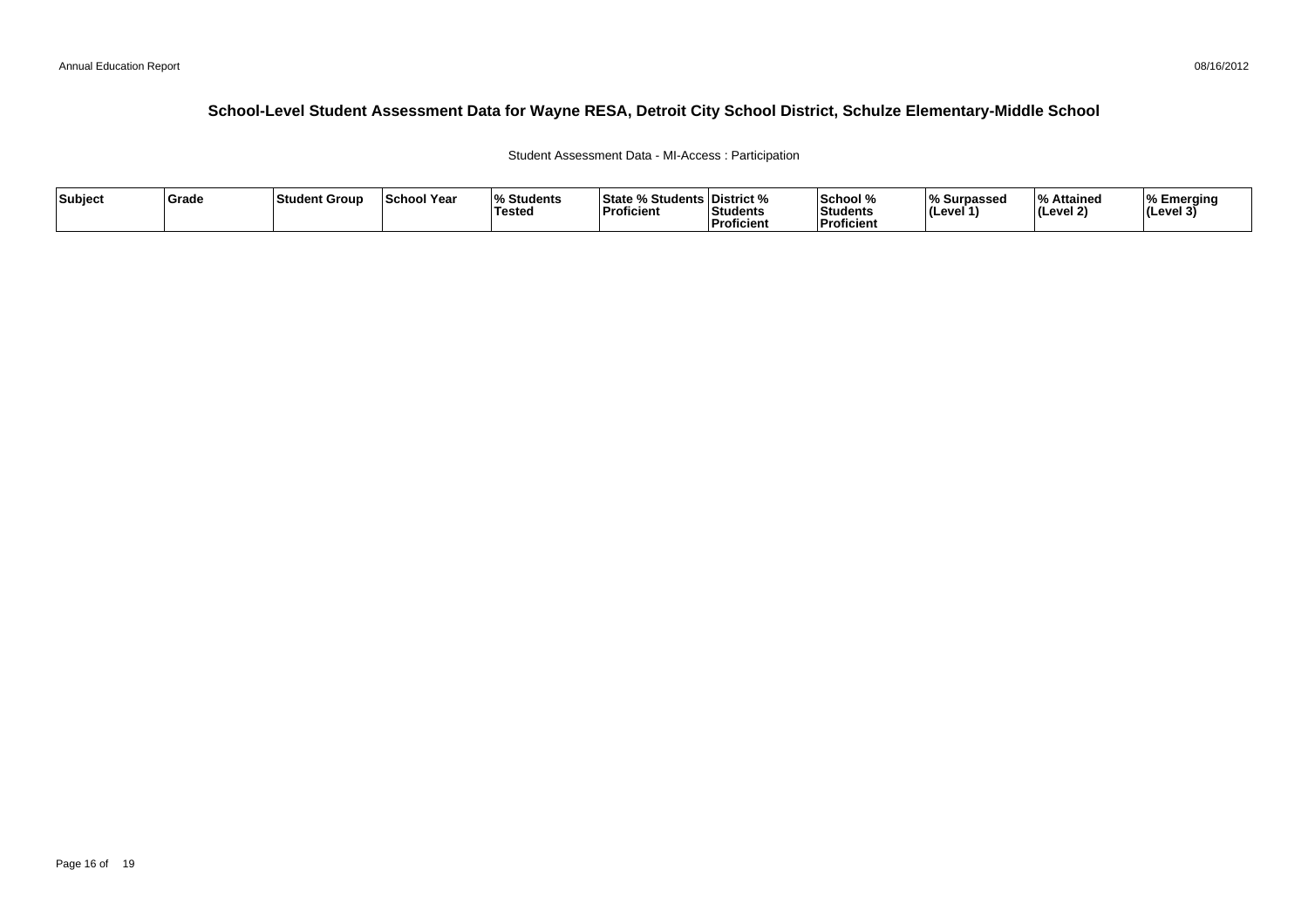| <b>Subject</b> | Grade | <b>Student Group</b>                | <b>School Year</b> | % Students<br>Tested | State % Students District %<br><b>Proficient</b> | <b>Students</b><br><b>Proficient</b> | School %<br><b>Students</b><br><b>Proficient</b> | % Level 1 | % Level 2 | % Level 3 |
|----------------|-------|-------------------------------------|--------------------|----------------------|--------------------------------------------------|--------------------------------------|--------------------------------------------------|-----------|-----------|-----------|
| Reading        | 03    | <b>All Students</b>                 | 2011-12            | 100%                 | 42.1%                                            | 44.6%                                | 33.3%                                            | 0%        | 33.3%     | 66.7%     |
| Reading        | 03    | <b>Black or African</b><br>American | 2011-12            | 100%                 | 43.5%                                            | 47.5%                                | 33.3%                                            | 0%        | 33.3%     | 66.7%     |
| Reading        | 03    | Female                              | 2011-12            | < 10                 | 43.8%                                            | 45.7%                                | <10                                              | < 10      | <10       | <10       |
| Reading        | 03    | Male                                | 2011-12            | 100%                 | 40.8%                                            | 40.6%                                | 50%                                              | 0%        | 50%       | 50%       |
| Reading        | 03    | Economically<br>Disadvantaged       | 2011-12            | 100%                 | 39.1%                                            | 42.3%                                | 33.3%                                            | 0%        | 33.3%     | 66.7%     |
| Reading        | 04    | All Students                        | 2011-12            | 100%                 | 45.8%                                            | 38.1%                                | 33.3%                                            | 16.7%     | 16.7%     | 66.7%     |
| Reading        | 04    | <b>Black or African</b><br>American | 2011-12            | 100%                 | 39.7%                                            | 39.2%                                | 33.3%                                            | 16.7%     | 16.7%     | 66.7%     |
| Reading        | 04    | Female                              | 2011-12            | <10                  | 46.6%                                            | 44.4%                                | <10                                              | < 10      | $<10$     | $<$ 10    |
| Reading        | 04    | Male                                | 2011-12            | 100%                 | 47.6%                                            | 34.3%                                | 20%                                              | 0%        | 20%       | 80%       |
| Reading        | 04    | Economically<br>Disadvantaged       | 2011-12            | 100%                 | 44.5%                                            | 35.6%                                | 33.3%                                            | 16.7%     | 16.7%     | 66.7%     |
| Reading        | 05    | <b>All Students</b>                 | 2011-12            | 100%                 | 55%                                              | 40.6%                                | 50%                                              | 25%       | 25%       | 50%       |
| Reading        | 05    | <b>Black or African</b><br>American | 2011-12            | 100%                 | 47.3%                                            | 40.5%                                | 50%                                              | 25%       | 25%       | 50%       |
| Reading        | 05    | Female                              | 2011-12            | 100%                 | 57.3%                                            | 44.4%                                | 100%                                             | 33.3%     | 66.7%     | 0%        |
| Reading        | 05    | Male                                | 2011-12            | 100%                 | 56.8%                                            | 38.9%                                | 20%                                              | 20%       | 0%        | 80%       |
| Reading        | 05    | Economically<br>Disadvantaged       | 2011-12            | 100%                 | 52.8%                                            | 41.9%                                | 42.9%                                            | 28.6%     | 14.3%     | 57.1%     |
| Reading        | 06    | <b>All Students</b>                 | 2011-12            | 85.7%                | 59%                                              | 50.5%                                | 100%                                             | 16.7%     | 83.3%     | 0%        |
| Reading        | 06    | <b>Black or African</b><br>American | 2011-12            | 85.7%                | 51.3%                                            | 51.4%                                | 100%                                             | 16.7%     | 83.3%     | 0%        |
| Reading        | 06    | Female                              | 2011-12            | 100%                 | 65.3%                                            | 60%                                  | 100%                                             | 33.3%     | 66.7%     | 0%        |
| Reading        | 06    | Male                                | 2011-12            | 75%                  | 58.6%                                            | 44.7%                                | 100%                                             | 0%        | 100%      | 0%        |
| Reading        | 06    | Economically<br>Disadvantaged       | 2011-12            | 85.7%                | 59.3%                                            | 47.8%                                | 100%                                             | 16.7%     | 83.3%     | 0%        |
| Reading        | 07    | All Students                        | 2011-12            | 100%                 | 61.5%                                            | 39.1%                                | 44.4%                                            | 44.4%     | $0\%$     | 55.6%     |
| Reading        | 07    | <b>Black or African</b><br>American | 2011-12            | 100%                 | 55.1%                                            | 37.9%                                | 44.4%                                            | 44.4%     | 0%        | 55.6%     |
| Reading        | 07    | Female                              | 2011-12            | <10                  | 71.1%                                            | 57.9%                                | <10                                              | <10       | < 10      | <10       |
| Reading        | 07    | Male                                | 2011-12            | 100%                 | 59.4%                                            | 31.6%                                | 37.5%                                            | 37.5%     | 0%        | 62.5%     |
| Reading        | 07    | Economically<br>Disadvantaged       | 2011-12            | 100%                 | 62.3%                                            | 39.8%                                | 44.4%                                            | 44.4%     | 0%        | 55.6%     |
| Reading        | 08    | <b>All Students</b>                 | 2011-12            | 100%                 | 60.7%                                            | 42.6%                                | 33.3%                                            | 0%        | 33.3%     | 66.7%     |

#### Student Assessment Data - MEAP-Access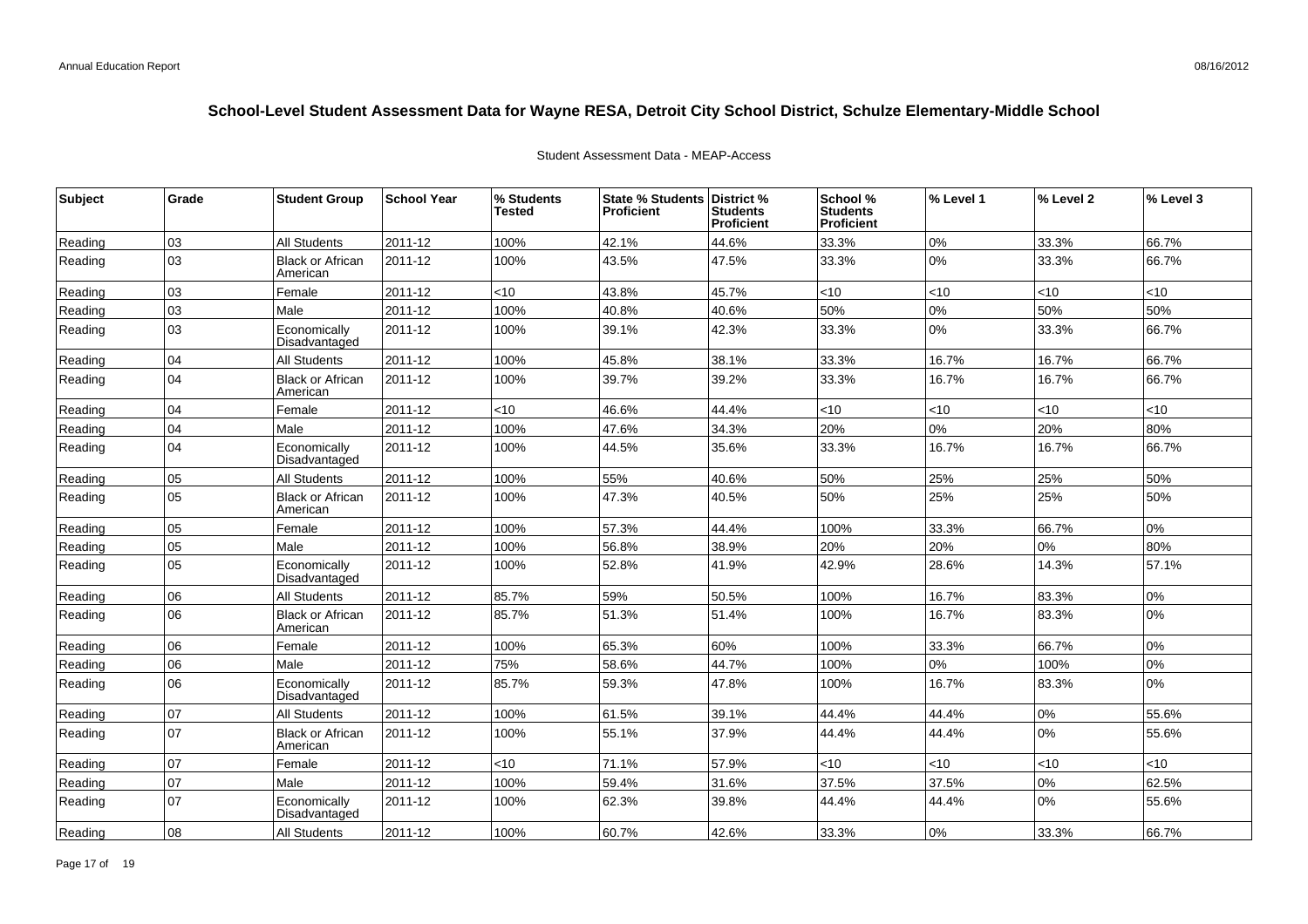| Subject            | Grade | <b>Student Group</b>                | <b>School Year</b> | % Students<br>Tested | State % Students   District %<br><b>Proficient</b> | <b>Students</b><br><b>Proficient</b> | School %<br><b>Students</b><br><b>Proficient</b> | % Level 1 | % Level 2 | % Level 3 |
|--------------------|-------|-------------------------------------|--------------------|----------------------|----------------------------------------------------|--------------------------------------|--------------------------------------------------|-----------|-----------|-----------|
| Reading            | 08    | <b>Black or African</b><br>American | 2011-12            | 100%                 | 53.2%                                              | 41.7%                                | 33.3%                                            | 0%        | 33.3%     | 66.7%     |
| Reading            | 08    | Male                                | 2011-12            | 100%                 | 62.5%                                              | 44.2%                                | 33.3%                                            | 0%        | 33.3%     | 66.7%     |
| Reading            | 08    | Economically<br>Disadvantaged       | 2011-12            | 100%                 | 60.5%                                              | 43%                                  | 33.3%                                            | 0%        | 33.3%     | 66.7%     |
| Mathematics        | 03    | <b>All Students</b>                 | 2011-12            | 100%                 | 56.4%                                              | 45.3%                                | 66.7%                                            | 33.3%     | 33.3%     | 33.3%     |
| Mathematics        | 03    | <b>Black or African</b><br>American | 2011-12            | 100%                 | 47.2%                                              | 47.4%                                | 66.7%                                            | 33.3%     | 33.3%     | 33.3%     |
| Mathematics        | 03    | Female                              | 2011-12            | <10                  | 51.9%                                              | 39.4%                                | <10                                              | <10       | < 10      | <10       |
| Mathematics        | 03    | Male                                | 2011-12            | 100%                 | 62.6%                                              | 45.7%                                | 100%                                             | 50%       | 50%       | 0%        |
| Mathematics        | 03    | Economically<br>Disadvantaged       | 2011-12            | 100%                 | 57.7%                                              | 42.7%                                | 66.7%                                            | 33.3%     | 33.3%     | 33.3%     |
| Mathematics        | 04    | <b>All Students</b>                 | 2011-12            | 100%                 | 55.1%                                              | 46.4%                                | 50%                                              | 0%        | 50%       | 50%       |
| <b>Mathematics</b> | 04    | <b>Black or African</b><br>American | 2011-12            | 100%                 | 49%                                                | 46.8%                                | 50%                                              | 0%        | 50%       | 50%       |
| <b>Mathematics</b> | 04    | Female                              | 2011-12            | $<$ 10               | 53.4%                                              | 39.5%                                | <10                                              | $<$ 10    | $<$ 10    | <10       |
| <b>Mathematics</b> | 04    | Male                                | 2011-12            | 100%                 | 58.9%                                              | 49%                                  | 42.9%                                            | 0%        | 42.9%     | 57.1%     |
| <b>Mathematics</b> | 04    | Economically<br>Disadvantaged       | 2011-12            | 100%                 | 54.6%                                              | 43.1%                                | 50%                                              | 0%        | 50%       | 50%       |
| Mathematics        | 05    | <b>All Students</b>                 | 2011-12            | 100%                 | 59.9%                                              | 43.3%                                | 0%                                               | 0%        | 0%        | 100%      |
| <b>Mathematics</b> | 05    | <b>Black or African</b><br>American | 2011-12            | 100%                 | 50.9%                                              | 40.2%                                | 0%                                               | 0%        | 0%        | 100%      |
| Mathematics        | 05    | Male                                | 2011-12            | 100%                 | 64%                                                | 50%                                  | 0%                                               | 0%        | 0%        | 100%      |
| Mathematics        | 05    | Economically<br>Disadvantaged       | 2011-12            | 100%                 | 59.3%                                              | 44.9%                                | 0%                                               | 0%        | 0%        | 100%      |
| <b>Mathematics</b> | 06    | <b>All Students</b>                 | 2011-12            | 85.7%                | 59.6%                                              | 45.6%                                | 33.3%                                            | 0%        | 33.3%     | 66.7%     |
| Mathematics        | 06    | <b>Black or African</b><br>American | 2011-12            | 85.7%                | 53.1%                                              | 44.5%                                | 33.3%                                            | 0%        | 33.3%     | 66.7%     |
| Mathematics        | 06    | Female                              | 2011-12            | 100%                 | 58.5%                                              | 46.8%                                | 0%                                               | 0%        | 0%        | 100%      |
| Mathematics        | 06    | Male                                | 2011-12            | 75%                  | 63.1%                                              | 46.5%                                | 66.7%                                            | 0%        | 66.7%     | 33.3%     |
| Mathematics        | 06    | Economically<br>Disadvantaged       | 2011-12            | 85.7%                | 60.5%                                              | 43.5%                                | 33.3%                                            | 0%        | 33.3%     | 66.7%     |
| Mathematics        | 07    | <b>All Students</b>                 | 2011-12            | 100%                 | 43.5%                                              | 37%                                  | 33.3%                                            | 0%        | 33.3%     | 66.7%     |
| Mathematics        | 07    | <b>Black or African</b><br>American | 2011-12            | 100%                 | 40.4%                                              | 37.3%                                | 33.3%                                            | 0%        | 33.3%     | 66.7%     |
| Mathematics        | 07    | Female                              | 2011-12            | 100%                 | 48.8%                                              | 50%                                  | 0%                                               | 0%        | 0%        | 100%      |
| Mathematics        | 07    | Male                                | 2011-12            | 100%                 | 41.7%                                              | 30.3%                                | 44.4%                                            | 0%        | 44.4%     | 55.6%     |

### Student Assessment Data - MEAP-Access